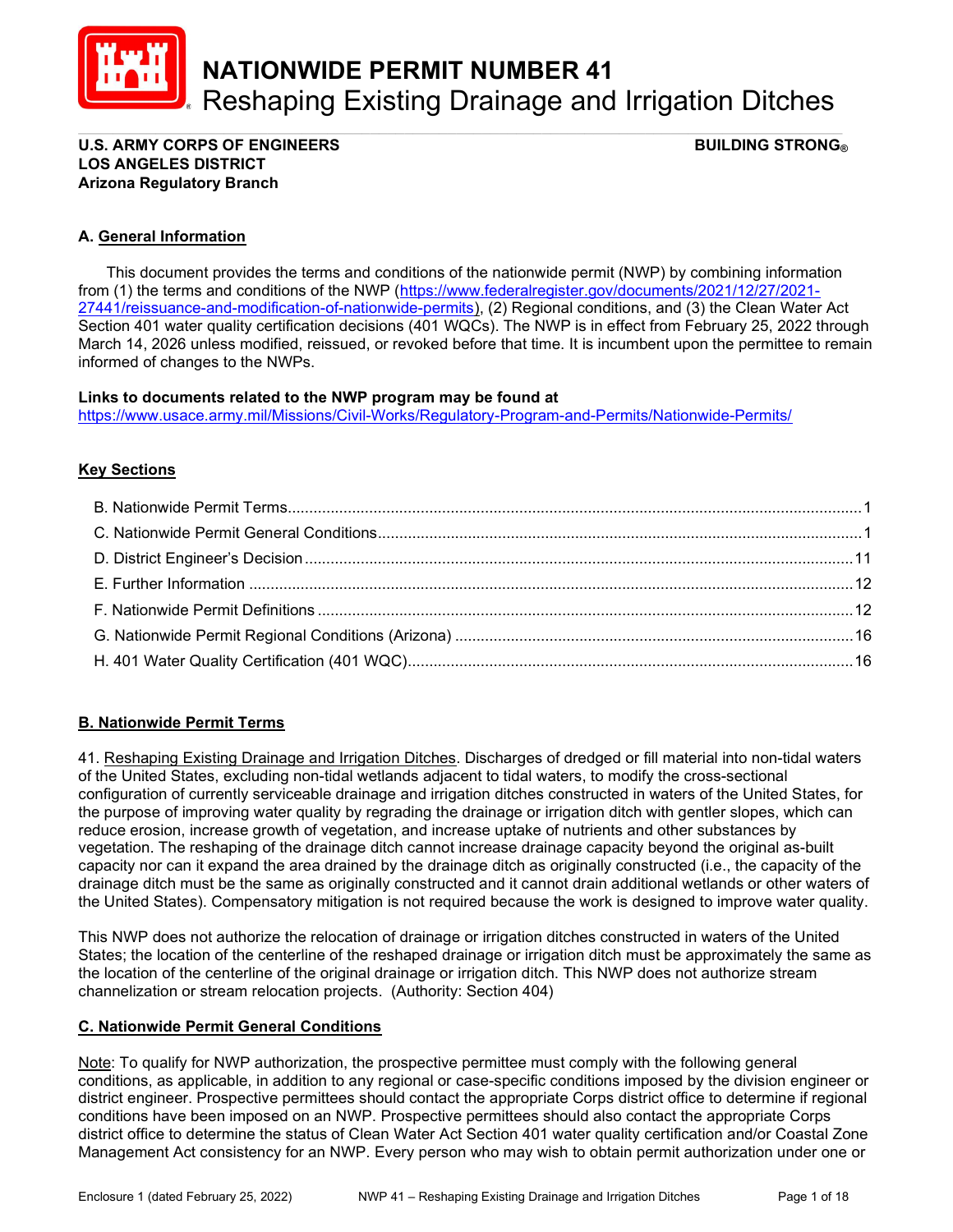more NWPs, or who is currently relying on an existing or prior permit authorization under one or more NWPs, has been and is on notice that all of the provisions of 33 CFR 330.1 through 330.6 apply to every NWP authorization. Note especially 33 CFR 330.5 relating to the modification, suspension, or revocation of any NWP authorization.

1. Navigation. (a) No activity may cause more than a minimal adverse effect on navigation.

(b) Any safety lights and signals prescribed by the U.S. Coast Guard, through regulations or otherwise, must be installed and maintained at the permittee's expense on authorized facilities in navigable waters of the United States.

(c) The permittee understands and agrees that, if future operations by the United States require the removal, relocation, or other alteration, of the structure or work herein authorized, or if, in the opinion of the Secretary of the Army or his or her authorized representative, said structure or work shall cause unreasonable obstruction to the free navigation of the navigable waters, the permittee will be required, upon due notice from the Corps of Engineers, to remove, relocate, or alter the structural work or obstructions caused thereby, without expense to the United States. No claim shall be made against the United States on account of any such removal or alteration.

2. Aquatic Life Movements. No activity may substantially disrupt the necessary life cycle movements of those species of aquatic life indigenous to the waterbody, including those species that normally migrate through the area, unless the activity's primary purpose is to impound water. All permanent and temporary crossings of waterbodies shall be suitably culverted, bridged, or otherwise designed and constructed to maintain low flows to sustain the movement of those aquatic species. If a bottomless culvert cannot be used, then the crossing should be designed and constructed to minimize adverse effects to aquatic life movements.

3. Spawning Areas. Activities in spawning areas during spawning seasons must be avoided to the maximum extent practicable. Activities that result in the physical destruction (e.g., through excavation, fill, or downstream smothering by substantial turbidity) of an important spawning area are not authorized.

4. Migratory Bird Breeding Areas. Activities in waters of the United States that serve as breeding areas for migratory birds must be avoided to the maximum extent practicable.

5. Shellfish Beds. No activity may occur in areas of concentrated shellfish populations, unless the activity is directly related to a shellfish harvesting activity authorized by NWPs 4 and 48, or is a shellfish seeding or habitat restoration activity authorized by NWP 27.

6. Suitable Material. No activity may use unsuitable material (e.g., trash, debris, car bodies, asphalt, etc.). Material used for construction or discharged must be free from toxic pollutants in toxic amounts (see section 307 of the Clean Water Act).

7. Water Supply Intakes. No activity may occur in the proximity of a public water supply intake, except where the activity is for the repair or improvement of public water supply intake structures or adjacent bank stabilization.

8. Adverse Effects From Impoundments. If the activity creates an impoundment of water, adverse effects to the aquatic system due to accelerating the passage of water, and/or restricting its flow must be minimized to the maximum extent practicable.

9. Management of Water Flows. To the maximum extent practicable, the pre-construction course, condition, capacity, and location of open waters must be maintained for each activity, including stream channelization, storm water management activities, and temporary and permanent road crossings, except as provided below. The activity must be constructed to withstand expected high flows. The activity must not restrict or impede the passage of normal or high flows, unless the primary purpose of the activity is to impound water or manage high flows. The activity may alter the pre-construction course, condition, capacity, and location of open waters if it benefits the aquatic environment (e.g., stream restoration or relocation activities).

10. Fills Within 100-Year Floodplains. The activity must comply with applicable FEMA-approved state or local floodplain management requirements.

11. Equipment. Heavy equipment working in wetlands or mudflats must be placed on mats, or other measures must be taken to minimize soil disturbance.

12. Soil Erosion and Sediment Controls. Appropriate soil erosion and sediment controls must be used and maintained in effective operating condition during construction, and all exposed soil and other fills, as well as any work below the ordinary high water mark or high tide line, must be permanently stabilized at the earliest practicable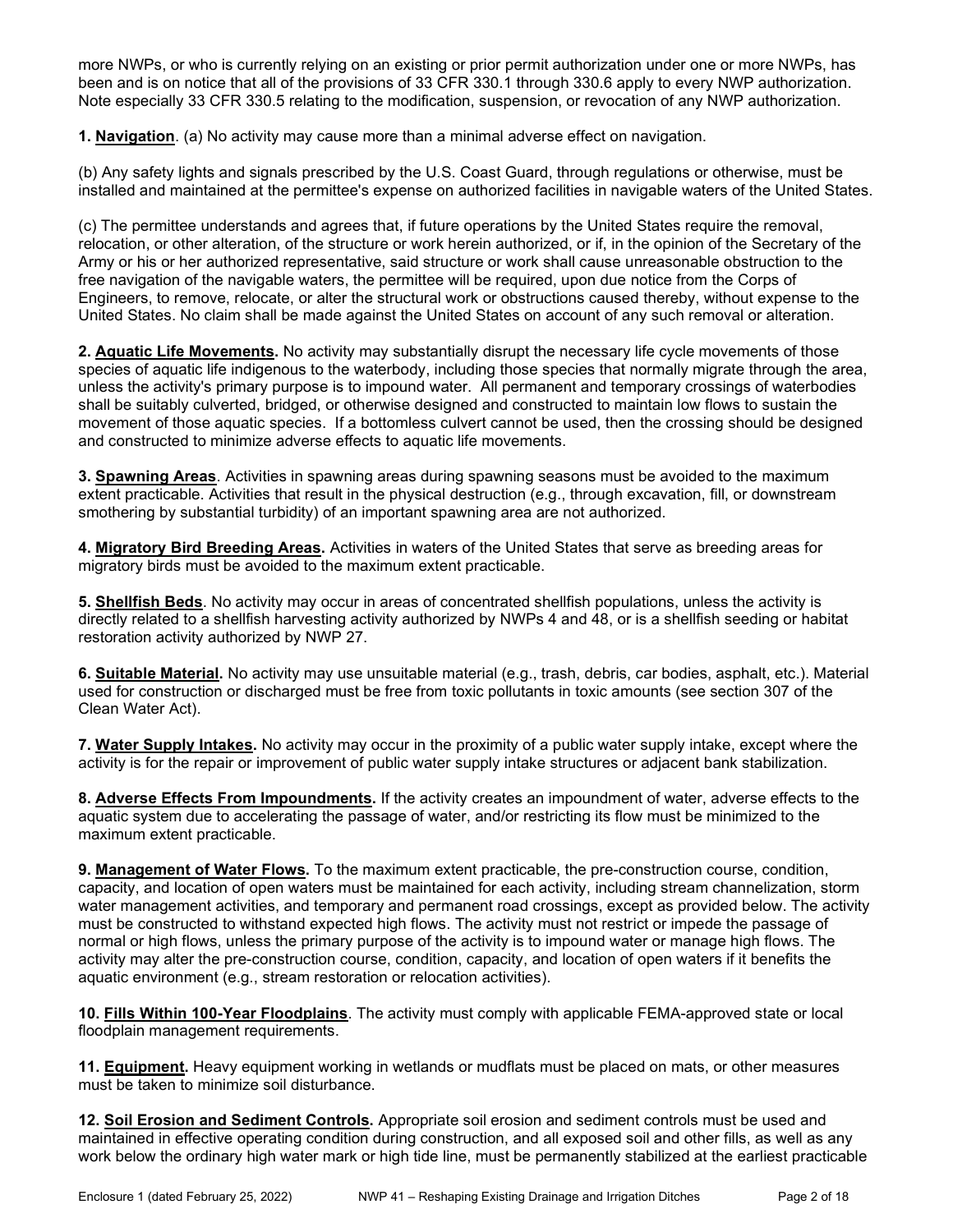date. Permittees are encouraged to perform work within waters of the United States during periods of low-flow or no-flow, or during low tides.

13. Removal of Temporary Structures and Fills. Temporary structures must be removed, to the maximum extent practicable, after their use has been discontinued. Temporary fills must be removed in their entirety and the affected areas returned to pre-construction elevations. The affected areas must be revegetated, as appropriate.

14. Proper Maintenance. Any authorized structure or fill shall be properly maintained, including maintenance to ensure public safety and compliance with applicable NWP general conditions, as well as any activity-specific conditions added by the district engineer to an NWP authorization.

15. Single and Complete Project. The activity must be a single and complete project. The same NWP cannot be used more than once for the same single and complete project.

16. Wild and Scenic Rivers. (a) No NWP activity may occur in a component of the National Wild and Scenic River System, or in a river officially designated by Congress as a "study river" for possible inclusion in the system while the river is in an official study status, unless the appropriate Federal agency with direct management responsibility for such river, has determined in writing that the proposed activity will not adversely affect the Wild and Scenic River designation or study status.

(b) If a proposed NWP activity will occur in a component of the National Wild and Scenic River System, or in a river officially designated by Congress as a "study river" for possible inclusion in the system while the river is in an official study status, the permittee must submit a pre-construction notification (see general condition 32). The district engineer will coordinate the PCN with the Federal agency with direct management responsibility for that river. Permittees shall not begin the NWP activity until notified by the district engineer that the Federal agency with direct management responsibility for that river has determined in writing that the proposed NWP activity will not adversely affect the Wild and Scenic River designation or study status.

(c) Information on Wild and Scenic Rivers may be obtained from the appropriate Federal land management agency responsible for the designated Wild and Scenic River or study river (e.g., National Park Service, U.S. Forest Service, Bureau of Land Management, U.S. Fish and Wildlife Service). Information on these rivers is also available at: http://www.rivers.gov/.

17. Tribal Rights. No activity or its operation may impair reserved tribal rights, including, but not limited to, reserved water rights and treaty fishing and hunting rights.

18. Endangered Species. (a) No activity is authorized under any NWP which is likely to directly or indirectly jeopardize the continued existence of a threatened or endangered species or a species proposed for such designation, as identified under the Federal Endangered Species Act (ESA), or which will directly or indirectly destroy or adversely modify designated critical habitat or critical habitat proposed for such designation. No activity is authorized under any NWP which "may affect" a listed species or critical habitat, unless ESA section 7 consultation addressing the consequences of the proposed activity on listed species or critical habitat has been completed. See 50 CFR 402.02 for the definition of "effects of the action" for the purposes of ESA section 7 consultation, as well as 50 CFR 402.17, which provides further explanation under ESA section 7 regarding "activities that are reasonably certain to occur" and "consequences caused by the proposed action."

(b) Federal agencies should follow their own procedures for complying with the requirements of the ESA (see 33 CFR 330.4(f)(1)). If pre-construction notification is required for the proposed activity, the Federal permittee must provide the district engineer with the appropriate documentation to demonstrate compliance with those requirements. The district engineer will verify that the appropriate documentation has been submitted. If the appropriate documentation has not been submitted, additional ESA section 7 consultation may be necessary for the activity and the respective federal agency would be responsible for fulfilling its obligation under section 7 of the ESA.

(c) Non-federal permittees must submit a pre-construction notification to the district engineer if any listed species (or species proposed for listing) or designated critical habitat (or critical habitat proposed such designation) might be affected or is in the vicinity of the activity, or if the activity is located in designated critical habitat or critical habitat proposed for such designation, and shall not begin work on the activity until notified by the district engineer that the requirements of the ESA have been satisfied and that the activity is authorized. For activities that might affect Federally-listed endangered or threatened species (or species proposed for listing) or designated critical habitat (or critical habitat proposed for such designation), the pre-construction notification must include the name(s) of the endangered or threatened species (or species proposed for listing) that might be affected by the proposed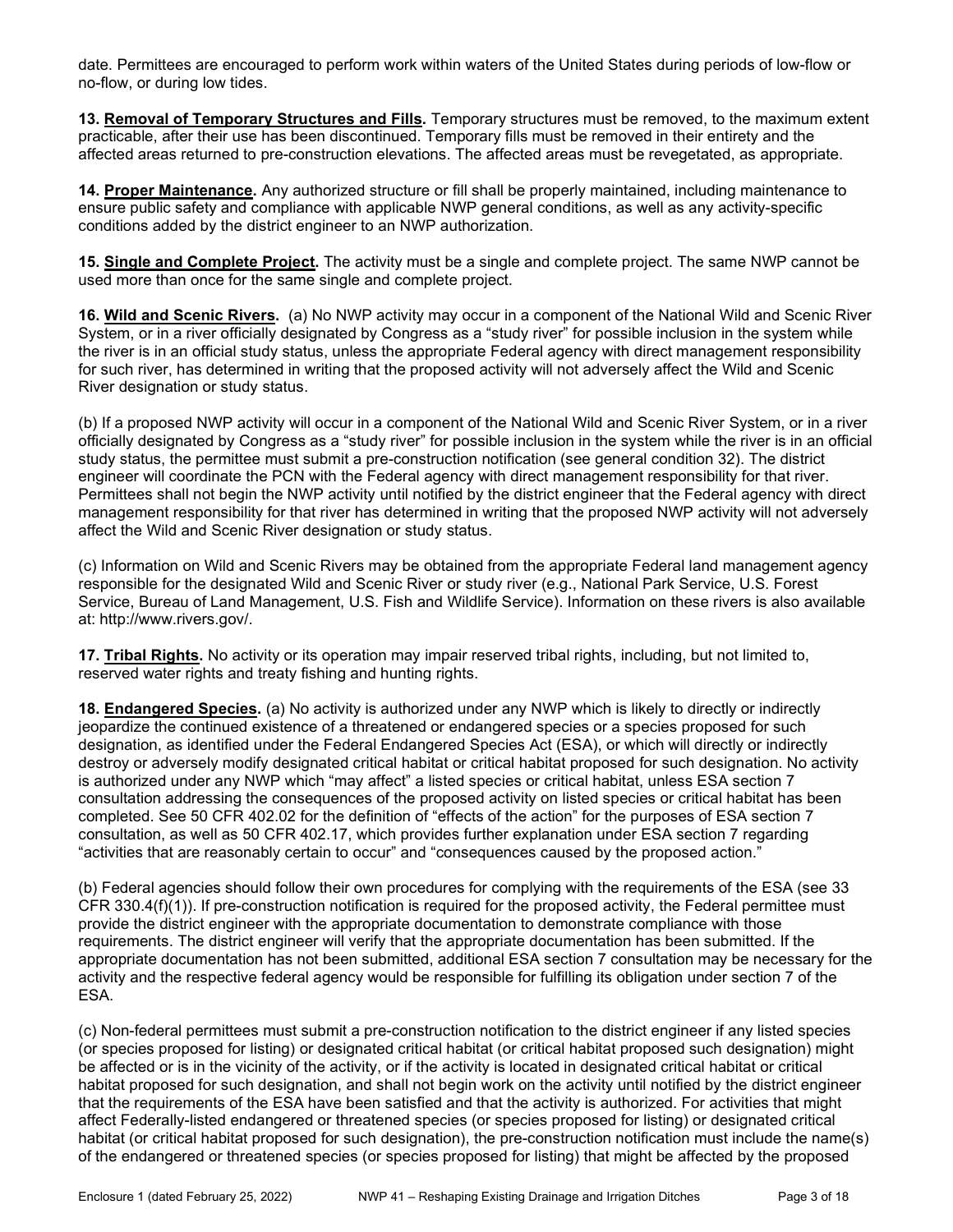activity or that utilize the designated critical habitat (or critical habitat proposed for such designation) that might be affected by the proposed activity. The district engineer will determine whether the proposed activity "may affect" or will have "no effect" to listed species and designated critical habitat and will notify the non-Federal applicant of the Corps' determination within 45 days of receipt of a complete pre-construction notification. For activities where the non-Federal applicant has identified listed species (or species proposed for listing) or designated critical habitat (or critical habitat proposed for such designation) that might be affected or is in the vicinity of the activity, and has so notified the Corps, the applicant shall not begin work until the Corps has provided notification that the proposed activity will have "no effect" on listed species (or species proposed for listing or designated critical habitat (or critical habitat proposed for such designation), or until ESA section 7 consultation or conference has been completed. If the non-Federal applicant has not heard back from the Corps within 45 days, the applicant must still wait for notification from the Corps.

(d) As a result of formal or informal consultation or conference with the FWS or NMFS the district engineer may add species-specific permit conditions to the NWPs.

(e) Authorization of an activity by an NWP does not authorize the "take" of a threatened or endangered species as defined under the ESA. In the absence of separate authorization (e.g., an ESA Section 10 Permit, a Biological Opinion with "incidental take" provisions, etc.) from the FWS or the NMFS, the Endangered Species Act prohibits any person subject to the jurisdiction of the United States to take a listed species, where "take" means to harass, harm, pursue, hunt, shoot, wound, kill, trap, capture, or collect, or to attempt to engage in any such conduct. The word "harm" in the definition of "take'' means an act which actually kills or injures wildlife. Such an act may include significant habitat modification or degradation where it actually kills or injures wildlife by significantly impairing essential behavioral patterns, including breeding, feeding or sheltering.

(f) If the non-federal permittee has a valid ESA section  $10(a)(1)(B)$  incidental take permit with an approved Habitat Conservation Plan for a project or a group of projects that includes the proposed NWP activity, the non-federal applicant should provide a copy of that ESA section  $10(a)(1)(B)$  permit with the PCN required by paragraph (c) of this general condition. The district engineer will coordinate with the agency that issued the ESA section 10(a)(1)(B) permit to determine whether the proposed NWP activity and the associated incidental take were considered in the internal ESA section 7 consultation conducted for the ESA section 10(a)(1)(B) permit. If that coordination results in concurrence from the agency that the proposed NWP activity and the associated incidental take were considered in the internal ESA section 7 consultation for the ESA section 10(a)(1)(B) permit, the district engineer does not need to conduct a separate ESA section 7 consultation for the proposed NWP activity. The district engineer will notify the non-federal applicant within 45 days of receipt of a complete pre-construction notification whether the ESA section 10(a)(1)(B) permit covers the proposed NWP activity or whether additional ESA section 7 consultation is required.

(g) Information on the location of threatened and endangered species and their critical habitat can be obtained directly from the offices of the FWS and NMFS or their world wide web pages at http://www.fws.gov/ or http://www.fws.gov/ipac and http://www.nmfs.noaa.gov/pr/species/esa/ respectively.

19. Migratory Birds and Bald and Golden Eagles. The permittee is responsible for ensuring that an action authorized by an NWP complies with the Migratory Bird Treaty Act and the Bald and Golden Eagle Protection Act. The permittee is responsible for contacting the appropriate local office of the U.S. Fish and Wildlife Service to determine what measures, if any, are necessary or appropriate to reduce adverse effects to migratory birds or eagles, including whether "incidental take" permits are necessary and available under the Migratory Bird Treaty Act or Bald and Golden Eagle Protection Act for a particular activity.

20. Historic Properties. (a) No activity is authorized under any NWP which may have the potential to cause effects to properties listed, or eligible for listing, in the National Register of Historic Places until the requirements of Section 106 of the National Historic Preservation Act (NHPA) have been satisfied.

(b) Federal permittees should follow their own procedures for complying with the requirements of section 106 of the National Historic Preservation Act (see 33 CFR 330.4(g)(1)). If pre-construction notification is required for the proposed NWP activity, the Federal permittee must provide the district engineer with the appropriate documentation to demonstrate compliance with those requirements. The district engineer will verify that the appropriate documentation has been submitted. If the appropriate documentation is not submitted, then additional consultation under section 106 may be necessary. The respective federal agency is responsible for fulfilling its obligation to comply with section 106.

(c) Non-federal permittees must submit a pre-construction notification to the district engineer if the NWP activity might have the potential to cause effects to any historic properties listed on, determined to be eligible for listing on,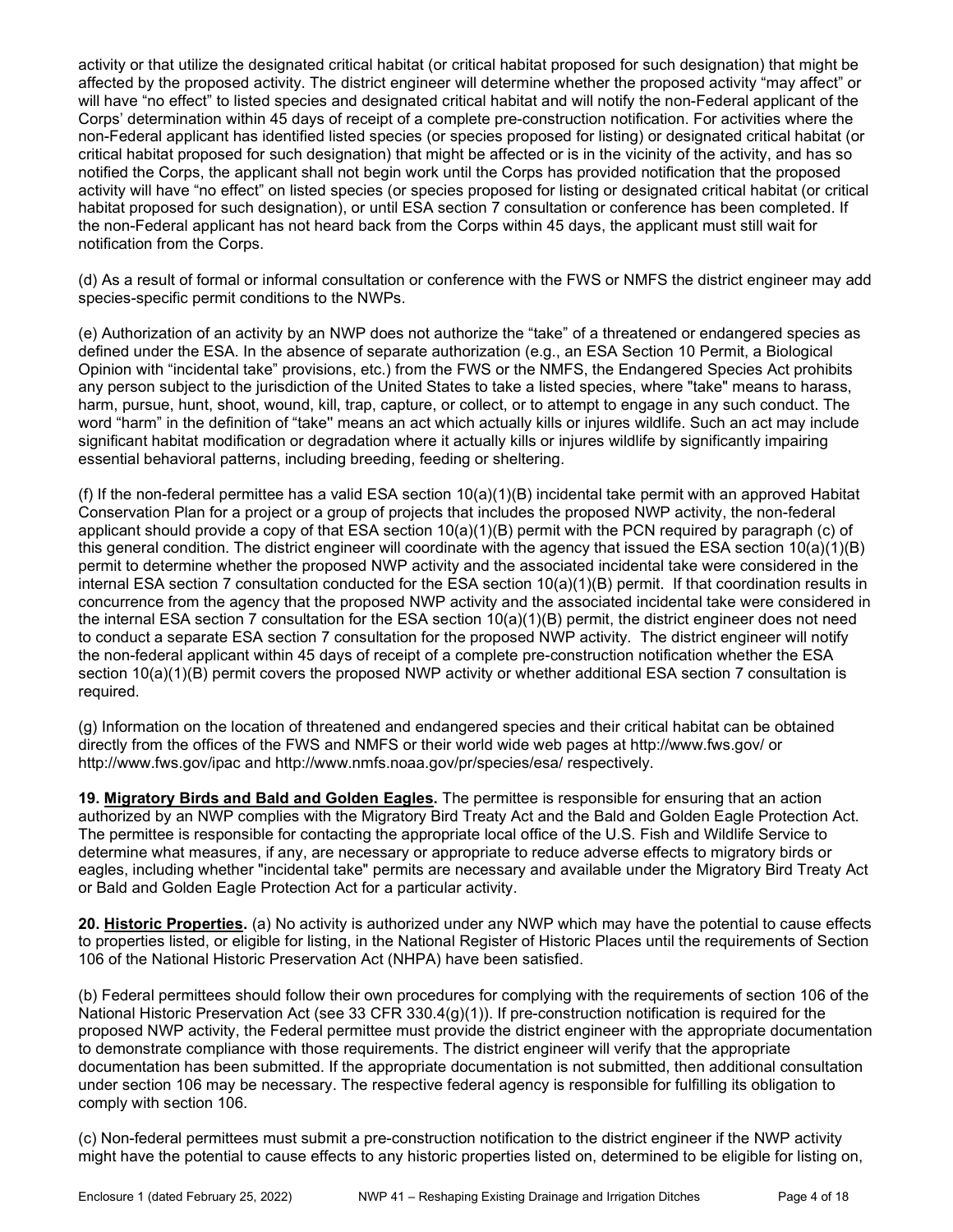or potentially eligible for listing on the National Register of Historic Places, including previously unidentified properties. For such activities, the pre-construction notification must state which historic properties might have the potential to be affected by the proposed NWP activity or include a vicinity map indicating the location of the historic properties or the potential for the presence of historic properties. Assistance regarding information on the location of, or potential for, the presence of historic properties can be sought from the State Historic Preservation Officer, Tribal Historic Preservation Officer, or designated tribal representative, as appropriate, and the National Register of Historic Places (see 33 CFR 330.4(g)). When reviewing pre-construction notifications, district engineers will comply with the current procedures for addressing the requirements of section 106 of the National Historic Preservation Act. The district engineer shall make a reasonable and good faith effort to carry out appropriate identification efforts commensurate with potential impacts, which may include background research, consultation, oral history interviews, sample field investigation, and/or field survey. Based on the information submitted in the PCN and these identification efforts, the district engineer shall determine whether the proposed NWP activity has the potential to cause effects on the historic properties. Section 106 consultation is not required when the district engineer determines that the activity does not have the potential to cause effects on historic properties (see 36 CFR 800.3(a)). Section 106 consultation is required when the district engineer determines that the activity has the potential to cause effects on historic properties. The district engineer will conduct consultation with consulting parties identified under 36 CFR 800.2(c) when he or she makes any of the following effect determinations for the purposes of section 106 of the NHPA: no historic properties affected, no adverse effect, or adverse effect.

(d) Where the non-Federal applicant has identified historic properties on which the proposed NWP activity might have the potential to cause effects and has so notified the Corps, the non-Federal applicant shall not begin the activity until notified by the district engineer either that the activity has no potential to cause effects to historic properties or that NHPA section 106 consultation has been completed. For non-federal permittees, the district engineer will notify the prospective permittee within 45 days of receipt of a complete pre-construction notification whether NHPA section 106 consultation is required. If NHPA section 106 consultation is required, the district engineer will notify the non-Federal applicant that he or she cannot begin the activity until section 106 consultation is completed. If the non-Federal applicant has not heard back from the Corps within 45 days, the applicant must still wait for notification from the Corps.

(e) Prospective permittees should be aware that section 110k of the NHPA (54 U.S.C. 306113) prevents the Corps from granting a permit or other assistance to an applicant who, with intent to avoid the requirements of section 106 of the NHPA, has intentionally significantly adversely affected a historic property to which the permit would relate, or having legal power to prevent it, allowed such significant adverse effect to occur, unless the Corps, after consultation with the Advisory Council on Historic Preservation (ACHP), determines that circumstances justify granting such assistance despite the adverse effect created or permitted by the applicant. If circumstances justify granting the assistance, the Corps is required to notify the ACHP and provide documentation specifying the circumstances, the degree of damage to the integrity of any historic properties affected, and proposed mitigation. This documentation must include any views obtained from the applicant, SHPO/THPO, appropriate Indian tribes if the undertaking occurs on or affects historic properties on tribal lands or affects properties of interest to those tribes, and other parties known to have a legitimate interest in the impacts to the permitted activity on historic properties.

21. Discovery of Previously Unknown Remains and Artifacts. Permittees that discover any previously unknown historic, cultural or archeological remains and artifacts while accomplishing the activity authorized by an NWP, they must immediately notify the district engineer of what they have found, and to the maximum extent practicable, avoid construction activities that may affect the remains and artifacts until the required coordination has been completed. The district engineer will initiate the Federal, Tribal, and state coordination required to determine if the items or remains warrant a recovery effort or if the site is eligible for listing in the National Register of Historic Places.

22. Designated Critical Resource Waters. Critical resource waters include, NOAA-managed marine sanctuaries and marine monuments, and National Estuarine Research Reserves. The district engineer may designate, after notice and opportunity for public comment, additional waters officially designated by a state as having particular environmental or ecological significance, such as outstanding national resource waters or state natural heritage sites. The district engineer may also designate additional critical resource waters after notice and opportunity for public comment.

(a) Discharges of dredged or fill material into waters of the United States are not authorized by NWPs 7, 12, 14, 16, 17, 21, 29, 31, 35, 39, 40, 42, 43, 44, 49, 50, 51, 52, 57 and 58 for any activity within, or directly affecting, critical resource waters, including wetlands adjacent to such waters.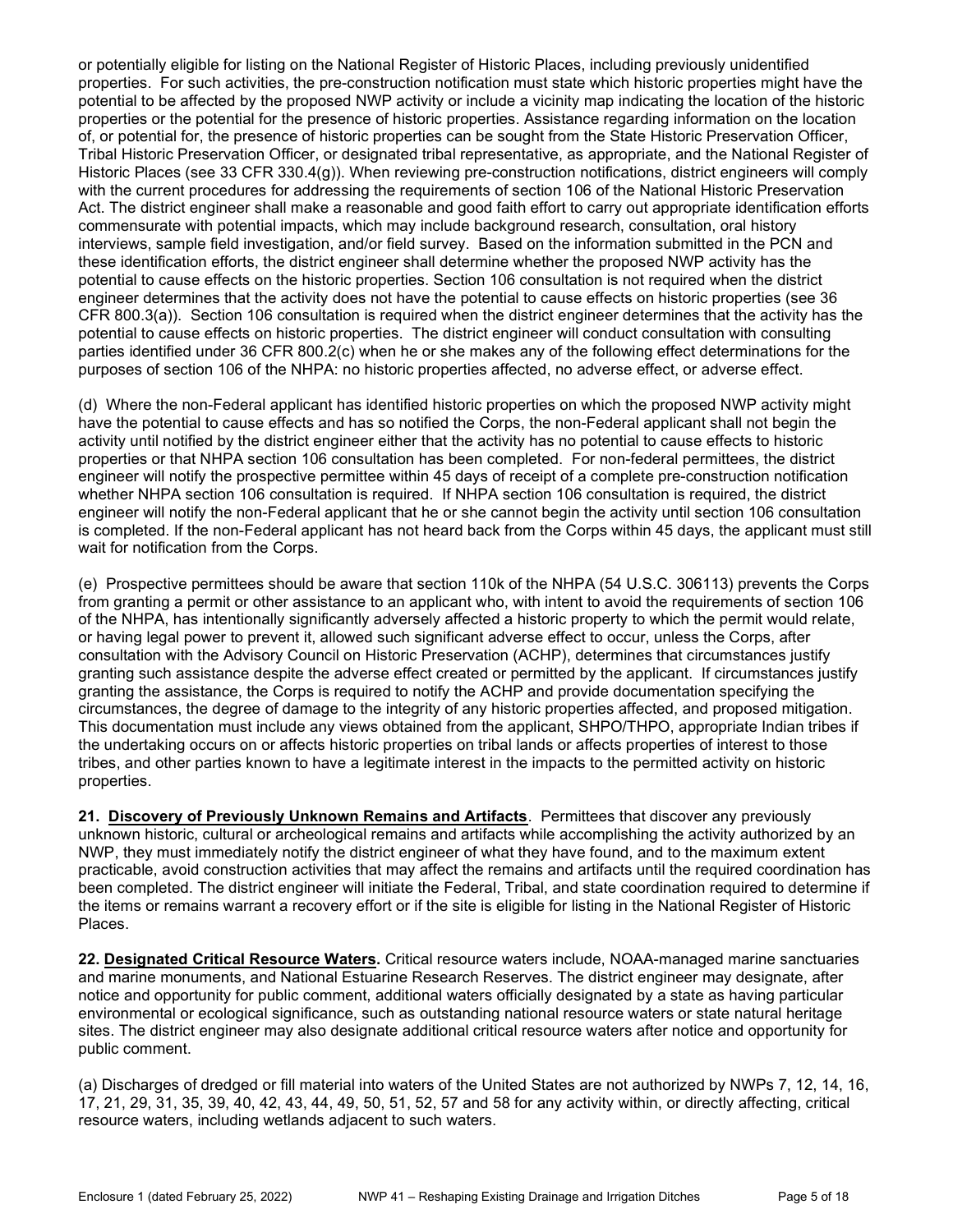(b) For NWPs 3, 8, 10, 13, 15, 18, 19, 22, 23, 25, 27, 28, 30, 33, 34, 36, 37, 38, and 54, notification is required in accordance with general condition 32, for any activity proposed by permittees in the designated critical resource waters including wetlands adjacent to those waters. The district engineer may authorize activities under these NWPs only after she or he determines that the impacts to the critical resource waters will be no more than minimal.

23. Mitigation. The district engineer will consider the following factors when determining appropriate and practicable mitigation necessary to ensure that the individual and cumulative adverse environmental effects are no more than minimal:

(a) The activity must be designed and constructed to avoid and minimize adverse effects, both temporary and permanent, to waters of the United States to the maximum extent practicable at the project site (i.e., on site).

(b) Mitigation in all its forms (avoiding, minimizing, rectifying, reducing, or compensating for resource losses) will be required to the extent necessary to ensure that the individual and cumulative adverse environmental effects are no more than minimal.

(c) Compensatory mitigation at a minimum one-for-one ratio will be required for all wetland losses that exceed 1/10 acre and require pre-construction notification, unless the district engineer determines in writing that either some other form of mitigation would be more environmentally appropriate or the adverse environmental effects of the proposed activity are no more than minimal, and provides an activity-specific waiver of this requirement. For wetland losses of 1/10-acre or less that require pre-construction notification, the district engineer may determine on a case-by-case basis that compensatory mitigation is required to ensure that the activity results in only minimal adverse environmental effects.

(d) Compensatory mitigation at a minimum one-for-one ratio will be required for all losses of stream bed that exceed 3/100-acre and require pre-construction notification, unless the district engineer determines in writing that either some other form of mitigation would be more environmentally appropriate or the adverse environmental effects of the proposed activity are no more than minimal, and provides an activity-specific waiver of this requirement. This compensatory mitigation requirement may be satisfied through the restoration or enhancement of riparian areas next to streams in accordance with paragraph (e) of this general condition. For losses of stream bed of 3/100-acre or less that require pre-construction notification, the district engineer may determine on a case-bycase basis that compensatory mitigation is required to ensure that the activity results in only minimal adverse environmental effects. Compensatory mitigation for losses of streams should be provided, if practicable, through stream rehabilitation, enhancement, or preservation, since streams are difficult-to-replace resources (see 33 CFR 332.3(e)(3)).

(e) Compensatory mitigation plans for NWP activities in or near streams or other open waters will normally include a requirement for the restoration or enhancement, maintenance, and legal protection (e.g., conservation easements) of riparian areas next to open waters. In some cases, the restoration or maintenance/protection of riparian areas may be the only compensatory mitigation required. If restoring riparian areas involves planting vegetation, only native species should be planted. The width of the required riparian area will address documented water quality or aquatic habitat loss concerns. Normally, the riparian area will be 25 to 50 feet wide on each side of the stream, but the district engineer may require slightly wider riparian areas to address documented water quality or habitat loss concerns. If it is not possible to restore or maintain/protect a riparian area on both sides of a stream, or if the waterbody is a lake or coastal waters, then restoring or maintaining/protecting a riparian area along a single bank or shoreline may be sufficient. Where both wetlands and open waters exist on the project site, the district engineer will determine the appropriate compensatory mitigation (e.g., riparian areas and/or wetlands compensation) based on what is best for the aquatic environment on a watershed basis. In cases where riparian areas are determined to be the most appropriate form of minimization or compensatory mitigation, the district engineer may waive or reduce the requirement to provide wetland compensatory mitigation for wetland losses.

(f) Compensatory mitigation projects provided to offset losses of aquatic resources must comply with the applicable provisions of 33 CFR part 332.

(1) The prospective permittee is responsible for proposing an appropriate compensatory mitigation option if compensatory mitigation is necessary to ensure that the activity results in no more than minimal adverse environmental effects. For the NWPs, the preferred mechanism for providing compensatory mitigation is mitigation bank credits or in-lieu fee program credits (see 33 CFR 332.3(b)(2) and (3)). However, if an appropriate number and type of mitigation bank or in-lieu credits are not available at the time the PCN is submitted to the district engineer, the district engineer may approve the use of permittee-responsible mitigation.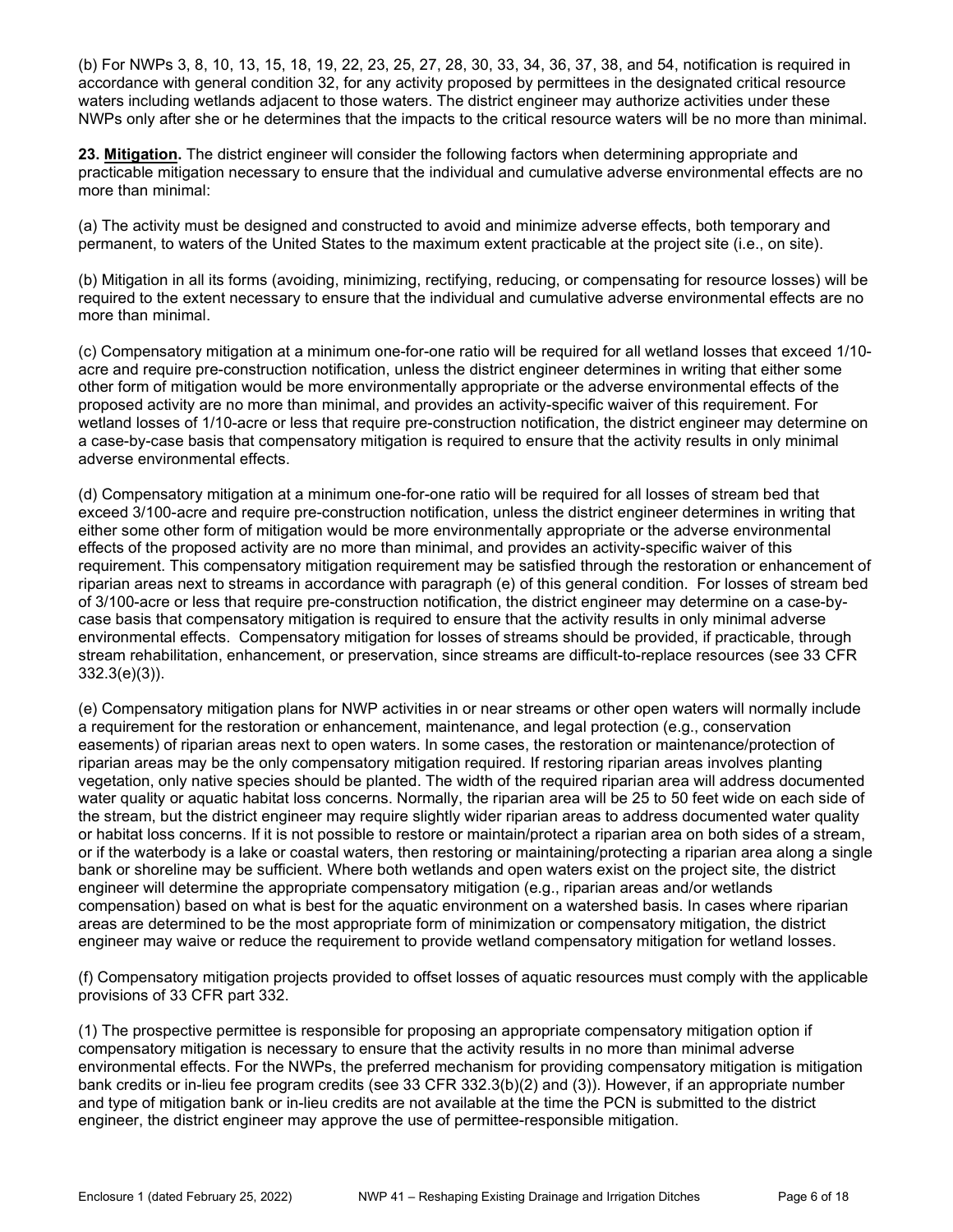(2) The amount of compensatory mitigation required by the district engineer must be sufficient to ensure that the authorized activity results in no more than minimal individual and cumulative adverse environmental effects (see 33 CFR 330.1(e)(3)). (See also 33 CFR 332.3(f).)

(3) Since the likelihood of success is greater and the impacts to potentially valuable uplands are reduced, aquatic resource restoration should be the first compensatory mitigation option considered for permittee-responsible mitigation.

(4) If permittee-responsible mitigation is the proposed option, the prospective permittee is responsible for submitting a mitigation plan. A conceptual or detailed mitigation plan may be used by the district engineer to make the decision on the NWP verification request, but a final mitigation plan that addresses the applicable requirements of 33 CFR 332.4(c)(2) through (14) must be approved by the district engineer before the permittee begins work in waters of the United States, unless the district engineer determines that prior approval of the final mitigation plan is not practicable or not necessary to ensure timely completion of the required compensatory mitigation (see 33 CFR 332.3(k)(3)). If permittee-responsible mitigation is the proposed option, and the proposed compensatory mitigation site is located on land in which another federal agency holds an easement, the district engineer will coordinate with that federal agency to determine if proposed compensatory mitigation project is compatible with the terms of the easement.

(5) If mitigation bank or in-lieu fee program credits are the proposed option, the mitigation plan needs to address only the baseline conditions at the impact site and the number of credits to be provided (see 33 CFR 332.4(c)(1)(ii)).

(6) Compensatory mitigation requirements (e.g., resource type and amount to be provided as compensatory mitigation, site protection, ecological performance standards, monitoring requirements) may be addressed through conditions added to the NWP authorization, instead of components of a compensatory mitigation plan (see 33 CFR 332.4(c)(1)(ii)).

(g) Compensatory mitigation will not be used to increase the acreage losses allowed by the acreage limits of the NWPs. For example, if an NWP has an acreage limit of 1/2-acre, it cannot be used to authorize any NWP activity resulting in the loss of greater than 1/2-acre of waters of the United States, even if compensatory mitigation is provided that replaces or restores some of the lost waters. However, compensatory mitigation can and should be used, as necessary, to ensure that an NWP activity already meeting the established acreage limits also satisfies the no more than minimal impact requirement for the NWPs.

(h) Permittees may propose the use of mitigation banks, in-lieu fee programs, or permittee-responsible mitigation. When developing a compensatory mitigation proposal, the permittee must consider appropriate and practicable options consistent with the framework at 33 CFR 332.3(b). For activities resulting in the loss of marine or estuarine resources, permittee-responsible mitigation may be environmentally preferable if there are no mitigation banks or in-lieu fee programs in the area that have marine or estuarine credits available for sale or transfer to the permittee. For permittee-responsible mitigation, the special conditions of the NWP verification must clearly indicate the party or parties responsible for the implementation and performance of the compensatory mitigation project, and, if required, its long-term management.

(i) Where certain functions and services of waters of the United States are permanently adversely affected by a regulated activity, such as discharges of dredged or fill material into waters of the United States that will convert a forested or scrub-shrub wetland to a herbaceous wetland in a permanently maintained utility line right-of-way, mitigation may be required to reduce the adverse environmental effects of the activity to the no more than minimal level.

24. Safety of Impoundment Structures. To ensure that all impoundment structures are safely designed, the district engineer may require non-Federal applicants to demonstrate that the structures comply with established state or federal, dam safety criteria or have been designed by qualified persons. The district engineer may also require documentation that the design has been independently reviewed by similarly qualified persons, and appropriate modifications made to ensure safety.

25. Water Quality. (a) Where the certifying authority (state, authorized tribe, or EPA, as appropriate) has not previously certified compliance of an NWP with CWA section 401, a CWA section 401 water quality certification for the proposed discharge must be obtained or waived (see 33 CFR 330.4(c)). If the permittee cannot comply with all of the conditions of a water quality certification previously issued by certifying authority for the issuance of the NWP, then the permittee must obtain a water quality certification or waiver for the proposed discharge in order for the activity to be authorized by an NWP.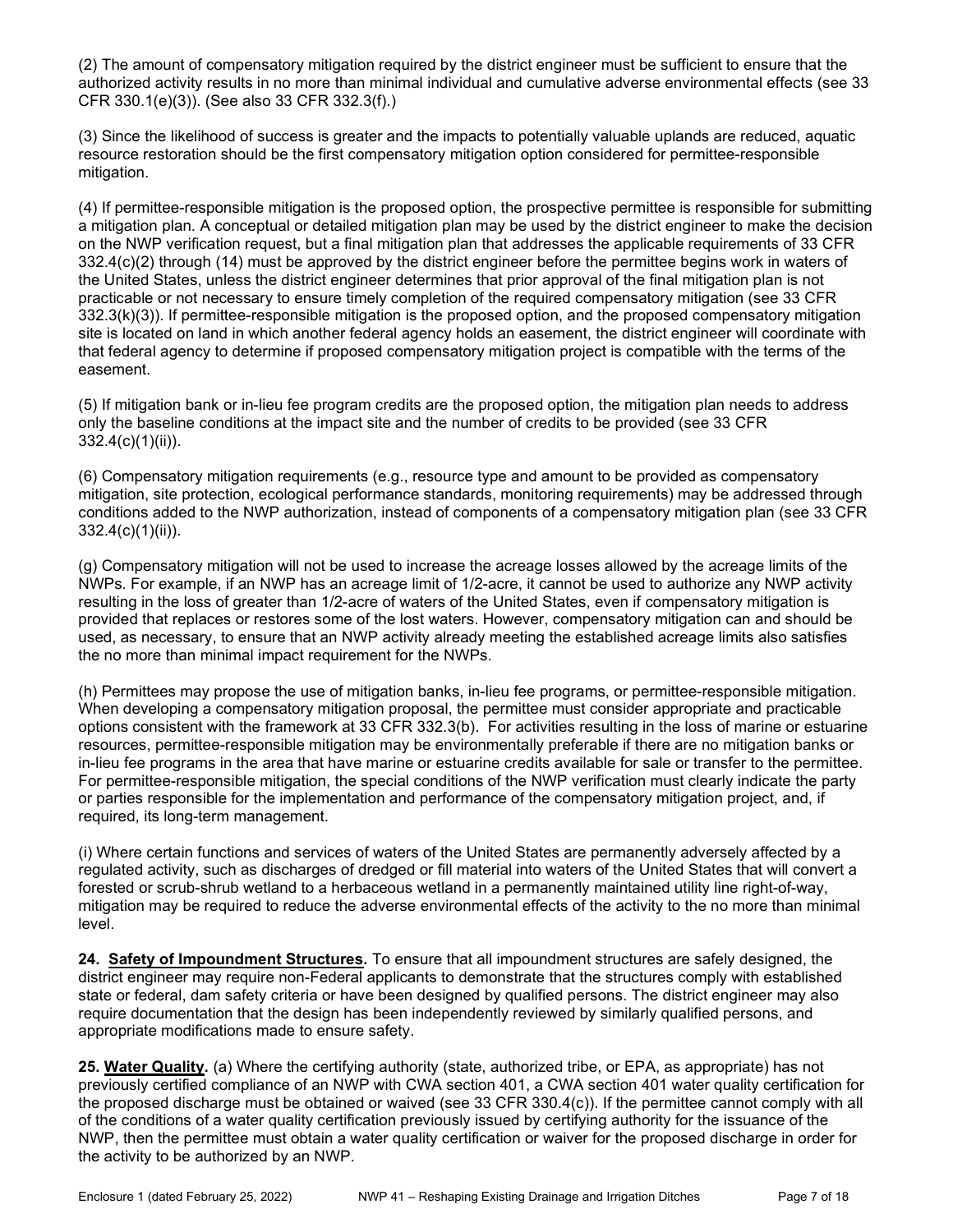(b) If the NWP activity requires pre-construction notification and the certifying authority has not previously certified compliance of an NWP with CWA section 401, the proposed discharge is not authorized by an NWP until water quality certification is obtained or waived. If the certifying authority issues a water quality certification for the proposed discharge, the permittee must submit a copy of the certification to the district engineer. The discharge is not authorized by an NWP until the district engineer has notified the permittee that the water quality certification requirement has been satisfied by the issuance of a water quality certification or a waiver.

(c) The district engineer or certifying authority may require additional water quality management measures to ensure that the authorized activity does not result in more than minimal degradation of water quality.

26. Coastal Zone Management. In coastal states where an NWP has not previously received a state coastal zone management consistency concurrence, an individual state coastal zone management consistency concurrence must be obtained, or a presumption of concurrence must occur (see 33 CFR 330.4(d)). If the permittee cannot comply with all of the conditions of a coastal zone management consistency concurrence previously issued by the state, then the permittee must obtain an individual coastal zone management consistency concurrence or presumption of concurrence in order for the activity to be authorized by an NWP. The district engineer or a state may require additional measures to ensure that the authorized activity is consistent with state coastal zone management requirements.

27. Regional and Case-By-Case Conditions. The activity must comply with any regional conditions that may have been added by the Division Engineer (see 33 CFR 330.4(e)) and with any case specific conditions added by the Corps or by the state, Indian Tribe, or U.S. EPA in its CWA section 401 Water Quality Certification, or by the state in its Coastal Zone Management Act consistency determination.

28. Use of Multiple Nationwide Permits. The use of more than one NWP for a single and complete project is authorized, subject to the following restrictions:

(a) If only one of the NWPs used to authorize the single and complete project has a specified acreage limit, the acreage loss of waters of the United States cannot exceed the acreage limit of the NWP with the highest specified acreage limit. For example, if a road crossing over tidal waters is constructed under NWP 14, with associated bank stabilization authorized by NWP 13, the maximum acreage loss of waters of the United States for the total project cannot exceed 1/3-acre.

(b) If one or more of the NWPs used to authorize the single and complete project has specified acreage limits, the acreage loss of waters of the United States authorized by those NWPs cannot exceed their respective specified acreage limits. For example, if a commercial development is constructed under NWP 39, and the single and complete project includes the filling of an upland ditch authorized by NWP 46, the maximum acreage loss of waters of the United States for the commercial development under NWP 39 cannot exceed 1/2-acre, and the total acreage loss of waters of United States due to the NWP 39 and 46 activities cannot exceed 1 acre.

29. Transfer of Nationwide Permit Verifications. If the permittee sells the property associated with a nationwide permit verification, the permittee may transfer the nationwide permit verification to the new owner by submitting a letter to the appropriate Corps district office to validate the transfer. A copy of the nationwide permit verification must be attached to the letter, and the letter must contain the following statement and signature:

"When the structures or work authorized by this nationwide permit are still in existence at the time the property is transferred, the terms and conditions of this nationwide permit, including any special conditions, will continue to be binding on the new owner(s) of the property. To validate the transfer of this nationwide permit and the associated liabilities associated with compliance with its terms and conditions, have the transferee sign and date below."

(Transferee)

(Date)

30. Compliance Certification. Each permittee who receives an NWP verification letter from the Corps must provide a signed certification documenting completion of the authorized activity and implementation of any required

\_\_\_\_\_\_\_\_\_\_\_\_\_\_\_\_\_\_\_\_\_\_\_\_\_\_\_\_\_\_\_\_\_\_\_\_\_\_\_\_\_\_\_\_\_

\_\_\_\_\_\_\_\_\_\_\_\_\_\_\_\_\_\_\_\_\_\_\_\_\_\_\_\_\_\_\_\_\_\_\_\_\_\_\_\_\_\_\_\_\_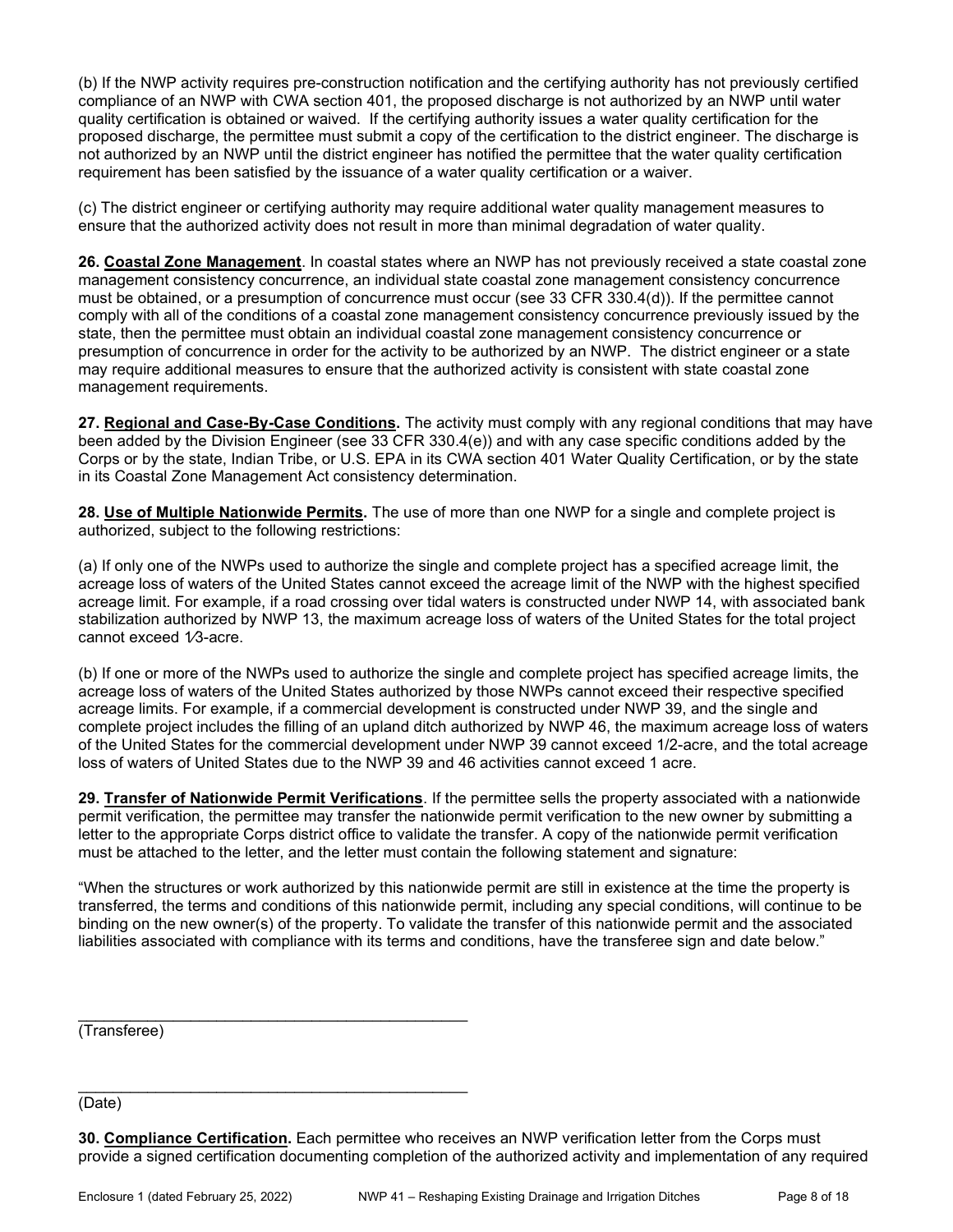compensatory mitigation. The success of any required permittee-responsible mitigation, including the achievement of ecological performance standards, will be addressed separately by the district engineer. The Corps will provide the permittee the certification document with the NWP verification letter. The certification document will include:

(a) A statement that the authorized activity was done in accordance with the NWP authorization, including any general, regional, or activity-specific conditions;

(b) A statement that the implementation of any required compensatory mitigation was completed in accordance with the permit conditions. If credits from a mitigation bank or in-lieu fee program are used to satisfy the compensatory mitigation requirements, the certification must include the documentation required by 33 CFR 332.3(l)(3) to confirm that the permittee secured the appropriate number and resource type of credits; and

(c) The signature of the permittee certifying the completion of the activity and mitigation.

The completed certification document must be submitted to the district engineer within 30 days of completion of the authorized activity or the implementation of any required compensatory mitigation, whichever occurs later.

31. Activities Affecting Structures or Works Built by the United States. If an NWP activity also requires review by, or permission from, the Corps pursuant to 33 U.S.C. 408 because it will alter or temporarily or permanently occupy or use a U.S. Army Corps of Engineers (USACE) federally authorized Civil Works project (a "USACE project"), the prospective permittee must submit a pre-construction notification. See paragraph (b)(10) of general condition 32. An activity that requires section 408 permission and/or review is not authorized by an NWP until the appropriate Corps office issues the section 408 permission or completes its review to alter, occupy, or use the USACE project, and the district engineer issues a written NWP verification.

32. Pre-Construction Notification. (a) Timing. Where required by the terms of the NWP, the prospective permittee must notify the district engineer by submitting a pre-construction notification (PCN) as early as possible. The district engineer must determine if the PCN is complete within 30 calendar days of the date of receipt and, if the PCN is determined to be incomplete, notify the prospective permittee within that 30 day period to request the additional information necessary to make the PCN complete. The request must specify the information needed to make the PCN complete. As a general rule, district engineers will request additional information necessary to make the PCN complete only once. However, if the prospective permittee does not provide all of the requested information, then the district engineer will notify the prospective permittee that the PCN is still incomplete and the PCN review process will not commence until all of the requested information has been received by the district engineer. The prospective permittee shall not begin the activity until either:

(1) He or she is notified in writing by the district engineer that the activity may proceed under the NWP with any special conditions imposed by the district or division engineer; or

(2) 45 calendar days have passed from the district engineer's receipt of the complete PCN and the prospective permittee has not received written notice from the district or division engineer. However, if the permittee was required to notify the Corps pursuant to general condition 18 that listed species or critical habitat might be affected or are in the vicinity of the activity, or to notify the Corps pursuant to general condition 20 that the activity might have the potential to cause effects to historic properties, the permittee cannot begin the activity until receiving written notification from the Corps that there is "no effect" on listed species or "no potential to cause effects" on historic properties, or that any consultation required under Section 7 of the Endangered Species Act (see 33 CFR 330.4(f)) and/or section 106 of the National Historic Preservation Act (see 33 CFR 330.4(g)) has been completed. If the proposed activity requires a written waiver to exceed specified limits of an NWP, the permittee may not begin the activity until the district engineer issues the waiver. If the district or division engineer notifies the permittee in writing that an individual permit is required within 45 calendar days of receipt of a complete PCN, the permittee cannot begin the activity until an individual permit has been obtained. Subsequently, the permittee's right to proceed under the NWP may be modified, suspended, or revoked only in accordance with the procedure set forth in 33 CFR 330.5(d)(2).

(b) Contents of Pre-Construction Notification: The PCN must be in writing and include the following information:

- (1) Name, address and telephone numbers of the prospective permittee;
- (2) Location of the proposed activity;

(3) Identify the specific NWP or NWP(s) the prospective permittee wants to use to authorize the proposed activity;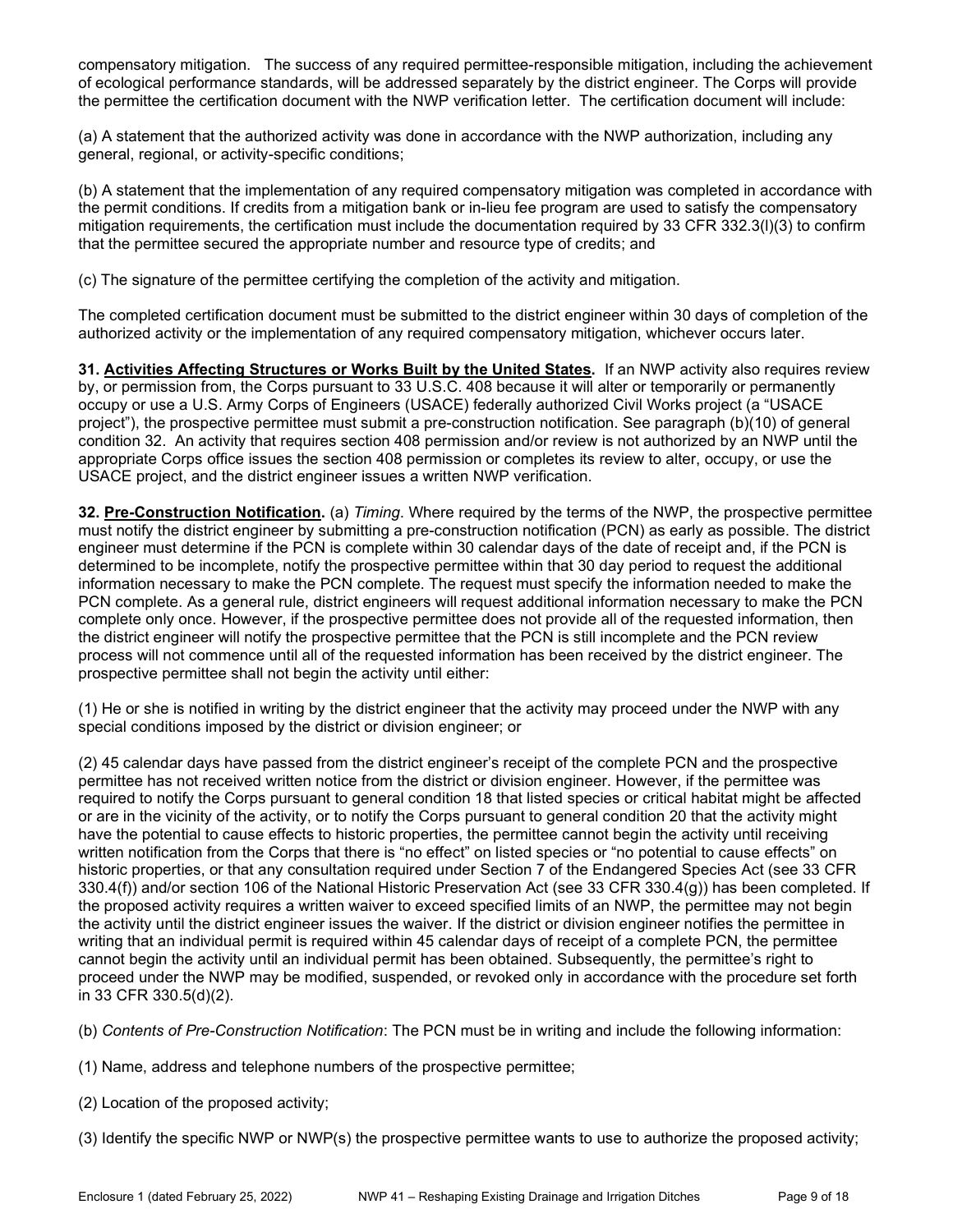(4) (i) A description of the proposed activity; the activity's purpose; direct and indirect adverse environmental effects the activity would cause, including the anticipated amount of loss of wetlands, other special aquatic sites, and other waters expected to result from the NWP activity, in acres, linear feet, or other appropriate unit of measure; a description of any proposed mitigation measures intended to reduce the adverse environmental effects caused by the proposed activity; and any other NWP(s), regional general permit(s), or individual permit(s) used or intended to be used to authorize any part of the proposed project or any related activity, including other separate and distant crossings for linear projects that require Department of the Army authorization but do not require pre-construction notification. The description of the proposed activity and any proposed mitigation measures should be sufficiently detailed to allow the district engineer to determine that the adverse environmental effects of the activity will be no more than minimal and to determine the need for compensatory mitigation or other mitigation measures.

(ii) For linear projects where one or more single and complete crossings require pre-construction notification, the PCN must include the quantity of anticipated losses of wetlands, other special aquatic sites, and other waters for each single and complete crossing of those wetlands, other special aquatic sites, and other waters (including those single and complete crossings authorized by an NWP but do not require PCNs). This information will be used by the district engineer to evaluate the cumulative adverse environmental effects of the proposed linear project, and does not change those non-PCN NWP activities into NWP PCNs.

(iii) Sketches should be provided when necessary to show that the activity complies with the terms of the NWP. (Sketches usually clarify the activity and when provided results in a quicker decision. Sketches should contain sufficient detail to provide an illustrative description of the proposed activity (e.g., a conceptual plan), but do not need to be detailed engineering plans);

(5) The PCN must include a delineation of wetlands, other special aquatic sites, and other waters, such as lakes and ponds, and perennial and intermittent streams, on the project site. Wetland delineations must be prepared in accordance with the current method required by the Corps. The permittee may ask the Corps to delineate the special aquatic sites and other waters on the project site, but there may be a delay if the Corps does the delineation, especially if the project site is large or contains many wetlands, other special aquatic sites, and other waters. Furthermore, the 45-day period will not start until the delineation has been submitted to or completed by the Corps, as appropriate;

(6) If the proposed activity will result in the loss of greater than 1/10-acre of wetlands or 3/100-acre of stream bed and a PCN is required, the prospective permittee must submit a statement describing how the mitigation requirement will be satisfied, or explaining why the adverse environmental effects are no more than minimal and why compensatory mitigation should not be required. As an alternative, the prospective permittee may submit a conceptual or detailed mitigation plan.

(7) For non-federal permittees, if any listed species (or species proposed for listing) or designated critical habitat (or critical habitat proposed for such designation) might be affected or is in the vicinity of the activity, or if the activity is located in designated critical habitat (or critical habitat proposed for such designation), the PCN must include the name(s) of those endangered or threatened species (or species proposed for listing) that might be affected by the proposed activity or utilize the designated critical habitat (or critical habitat proposed for such designation) that might be affected by the proposed activity. For NWP activities that require pre-construction notification, Federal permittees must provide documentation demonstrating compliance with the Endangered Species Act;

(8) For non-federal permittees, if the NWP activity might have the potential to cause effects to a historic property listed on, determined to be eligible for listing on, or potentially eligible for listing on, the National Register of Historic Places, the PCN must state which historic property might have the potential to be affected by the proposed activity or include a vicinity map indicating the location of the historic property. For NWP activities that require preconstruction notification, Federal permittees must provide documentation demonstrating compliance with section 106 of the National Historic Preservation Act;

(9) For an activity that will occur in a component of the National Wild and Scenic River System, or in a river officially designated by Congress as a "study river" for possible inclusion in the system while the river is in an official study status, the PCN must identify the Wild and Scenic River or the "study river" (see general condition 16); and

(10) For an NWP activity that requires permission from, or review by, the Corps pursuant to 33 U.S.C. 408 because it will alter or temporarily or permanently occupy or use a U.S. Army Corps of Engineers federally authorized civil works project, the pre-construction notification must include a statement confirming that the project proponent has submitted a written request for section 408 permission from, or review by, the Corps office having jurisdiction over that USACE project.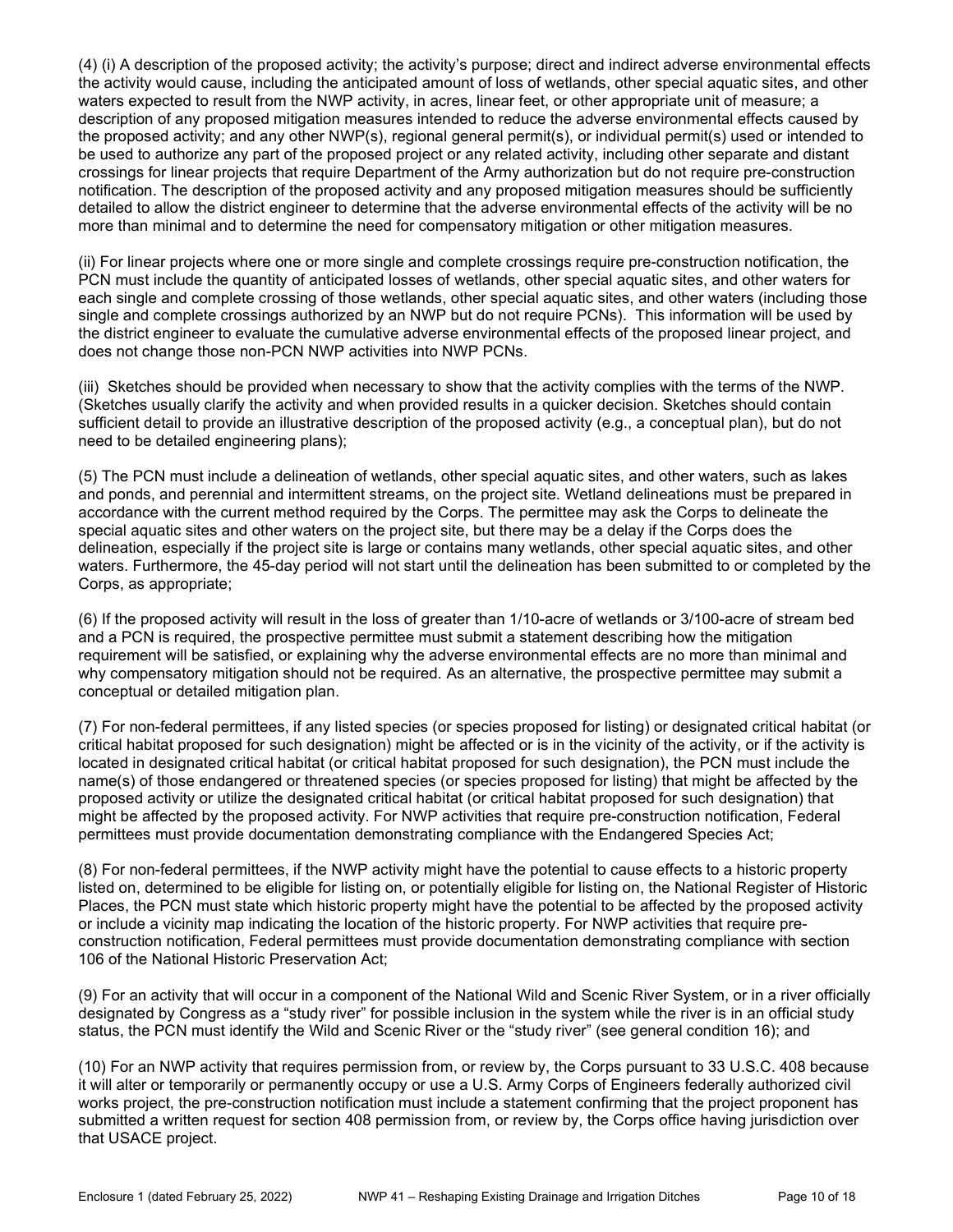(c) Form of Pre-Construction Notification: The nationwide permit pre-construction notification form (Form ENG 6082) should be used for NWP PCNs. A letter containing the required information may also be used. Applicants may provide electronic files of PCNs and supporting materials if the district engineer has established tools and procedures for electronic submittals.

(d) Agency Coordination: (1) The district engineer will consider any comments from Federal and state agencies concerning the proposed activity's compliance with the terms and conditions of the NWPs and the need for mitigation to reduce the activity's adverse environmental effects so that they are no more than minimal.

(2) Agency coordination is required for: (i) all NWP activities that require pre-construction notification and result in the loss of greater than 1/2-acre of waters of the United States; (ii) NWP 13 activities in excess of 500 linear feet, fills greater than one cubic yard per running foot, or involve discharges of dredged or fill material into special aquatic sites; and (iii) NWP 54 activities in excess of 500 linear feet, or that extend into the waterbody more than 30 feet from the mean low water line in tidal waters or the ordinary high water mark in the Great Lakes.

(3) When agency coordination is required, the district engineer will immediately provide (e.g., via e-mail, facsimile transmission, overnight mail, or other expeditious manner) a copy of the complete PCN to the appropriate Federal or state offices (FWS, state natural resource or water quality agency, EPA, and, if appropriate, the NMFS). With the exception of NWP 37, these agencies will have 10 calendar days from the date the material is transmitted to notify the district engineer via telephone, facsimile transmission, or e-mail that they intend to provide substantive, sitespecific comments. The comments must explain why the agency believes the adverse environmental effects will be more than minimal. If so contacted by an agency, the district engineer will wait an additional 15 calendar days before making a decision on the pre-construction notification. The district engineer will fully consider agency comments received within the specified time frame concerning the proposed activity's compliance with the terms and conditions of the NWPs, including the need for mitigation to ensure that the net adverse environmental effects of the proposed activity are no more than minimal. The district engineer will provide no response to the resource agency, except as provided below. The district engineer will indicate in the administrative record associated with each pre-construction notification that the resource agencies' concerns were considered. For NWP 37, the emergency watershed protection and rehabilitation activity may proceed immediately in cases where there is an unacceptable hazard to life or a significant loss of property or economic hardship will occur. The district engineer will consider any comments received to decide whether the NWP 37 authorization should be modified, suspended, or revoked in accordance with the procedures at 33 CFR 330.5.

(4) In cases of where the prospective permittee is not a Federal agency, the district engineer will provide a response to NMFS within 30 calendar days of receipt of any Essential Fish Habitat conservation recommendations, as required by section 305(b)(4)(B) of the Magnuson-Stevens Fishery Conservation and Management Act.

(5) Applicants are encouraged to provide the Corps with either electronic files or multiple copies of pre-construction notifications to expedite agency coordination.

## D. District Engineer's Decision

1. In reviewing the PCN for the proposed activity, the district engineer will determine whether the activity authorized by the NWP will result in more than minimal individual or cumulative adverse environmental effects or may be contrary to the public interest. If a project proponent requests authorization by a specific NWP, the district engineer should issue the NWP verification for that activity if it meets the terms and conditions of that NWP, unless he or she determines, after considering mitigation, that the proposed activity will result in more than minimal individual and cumulative adverse effects on the aquatic environment and other aspects of the public interest and exercises discretionary authority to require an individual permit for the proposed activity. For a linear project, this determination will include an evaluation of the single and complete crossings of waters of the United States that require PCNs to determine whether they individually satisfy the terms and conditions of the NWP(s), as well as the cumulative effects caused by all of the crossings of waters of the United States authorized by an NWP. If an applicant requests a waiver of an applicable limit, as provided for in NWPs 13, 36, or 54, the district engineer will only grant the waiver upon a written determination that the NWP activity will result in only minimal individual and cumulative adverse environmental effects.

2. When making minimal adverse environmental effects determinations the district engineer will consider the direct and indirect effects caused by the NWP activity. He or she will also consider the cumulative adverse environmental effects caused by activities authorized by an NWP and whether those cumulative adverse environmental effects are no more than minimal. The district engineer will also consider site specific factors, such as the environmental setting in the vicinity of the NWP activity, the type of resource that will be affected by the NWP activity, the functions provided by the aquatic resources that will be affected by the NWP activity, the degree or magnitude to which the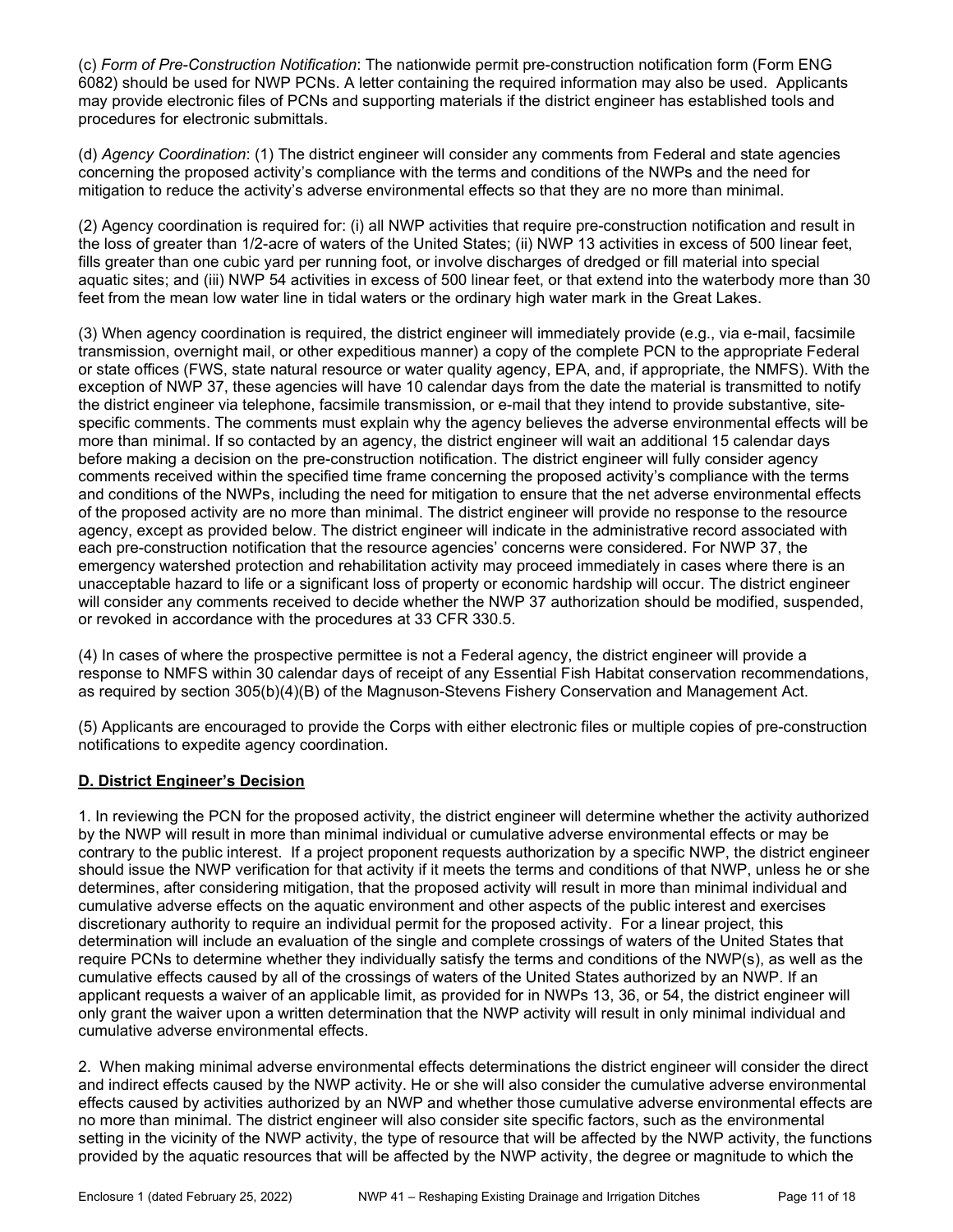aquatic resources perform those functions, the extent that aquatic resource functions will be lost as a result of the NWP activity (e.g., partial or complete loss), the duration of the adverse effects (temporary or permanent), the importance of the aquatic resource functions to the region (e.g., watershed or ecoregion), and mitigation required by the district engineer. If an appropriate functional or condition assessment method is available and practicable to use, that assessment method may be used by the district engineer to assist in the minimal adverse environmental effects determination. The district engineer may add case-specific special conditions to the NWP authorization to address site-specific environmental concerns.

3. If the proposed activity requires a PCN and will result in a loss of greater than 1/10-acre of wetlands or 3/100 acre of stream bed, the prospective permittee should submit a mitigation proposal with the PCN. Applicants may also propose compensatory mitigation for NWP activities with smaller impacts, or for impacts to other types of waters. The district engineer will consider any proposed compensatory mitigation or other mitigation measures the applicant has included in the proposal in determining whether the net adverse environmental effects of the proposed activity are no more than minimal. The compensatory mitigation proposal may be either conceptual or detailed. If the district engineer determines that the activity complies with the terms and conditions of the NWP and that the adverse environmental effects are no more than minimal, after considering mitigation, the district engineer will notify the permittee and include any activity-specific conditions in the NWP verification the district engineer deems necessary. Conditions for compensatory mitigation requirements must comply with the appropriate provisions at 33 CFR 332.3(k). The district engineer must approve the final mitigation plan before the permittee commences work in waters of the United States, unless the district engineer determines that prior approval of the final mitigation plan is not practicable or not necessary to ensure timely completion of the required compensatory mitigation. If the prospective permittee elects to submit a compensatory mitigation plan with the PCN, the district engineer will expeditiously review the proposed compensatory mitigation plan. The district engineer must review the proposed compensatory mitigation plan within 45 calendar days of receiving a complete PCN and determine whether the proposed mitigation would ensure that the NWP activity results in no more than minimal adverse environmental effects. If the net adverse environmental effects of the NWP activity (after consideration of the mitigation proposal) are determined by the district engineer to be no more than minimal, the district engineer will provide a timely written response to the applicant. The response will state that the NWP activity can proceed under the terms and conditions of the NWP, including any activity-specific conditions added to the NWP authorization by the district engineer.

4. If the district engineer determines that the adverse environmental effects of the proposed activity are more than minimal, then the district engineer will notify the applicant either: (a) that the activity does not qualify for authorization under the NWP and instruct the applicant on the procedures to seek authorization under an individual permit; (b) that the activity is authorized under the NWP subject to the applicant's submission of a mitigation plan that would reduce the adverse environmental effects so that they are no more than minimal; or (c) that the activity is authorized under the NWP with specific modifications or conditions. Where the district engineer determines that mitigation is required to ensure no more than minimal adverse environmental effects, the activity will be authorized within the 45-day PCN period (unless additional time is required to comply with general conditions 18, 20, and/or 31), with activity-specific conditions that state the mitigation requirements. The authorization will include the necessary conceptual or detailed mitigation plan or a requirement that the applicant submit a mitigation plan that would reduce the adverse environmental effects so that they are no more than minimal. When compensatory mitigation is required, no work in waters of the United States may occur until the district engineer has approved a specific mitigation plan or has determined that prior approval of a final mitigation plan is not practicable or not necessary to ensure timely completion of the required compensatory mitigation.

## E. Further Information

1. District engineers have authority to determine if an activity complies with the terms and conditions of an NWP.

2. NWPs do not obviate the need to obtain other federal, state, or local permits, approvals, or authorizations required by law.

3. NWPs do not grant any property rights or exclusive privileges.

- 4. NWPs do not authorize any injury to the property or rights of others.
- 5. NWPs do not authorize interference with any existing or proposed Federal project (see general condition 31).

## F. Nationwide Permit Definitions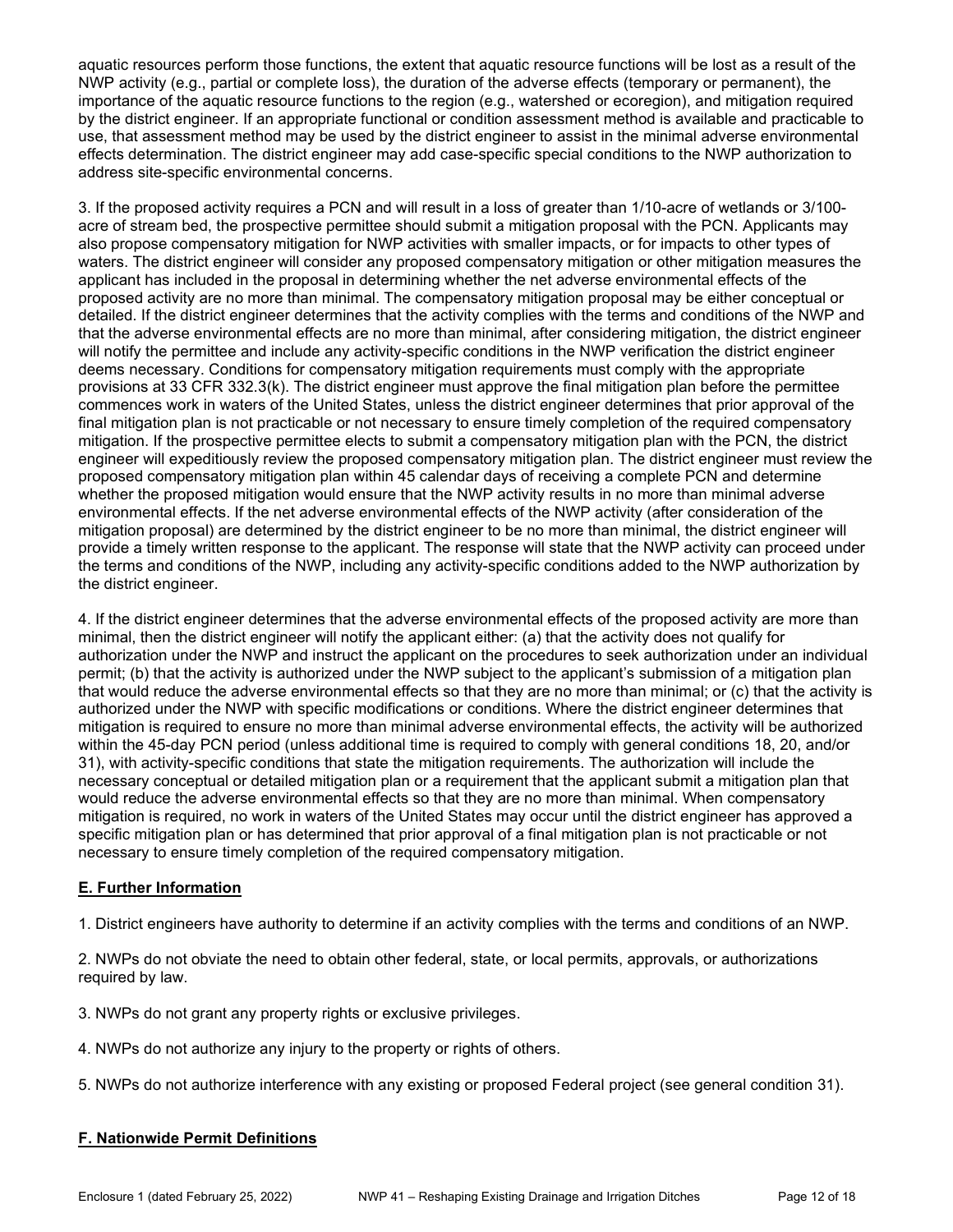Best management practices (BMPs): Policies, practices, procedures, or structures implemented to mitigate the adverse environmental effects on surface water quality resulting from development. BMPs are categorized as structural or non-structural.

Compensatory mitigation: The restoration (re-establishment or rehabilitation), establishment (creation), enhancement, and/or in certain circumstances preservation of aquatic resources for the purposes of offsetting unavoidable adverse impacts which remain after all appropriate and practicable avoidance and minimization has been achieved.

Currently serviceable: Useable as is or with some maintenance, but not so degraded as to essentially require reconstruction.

Direct effects: Effects that are caused by the activity and occur at the same time and place.

Discharge: The term "discharge" means any discharge of dredged or fill material into waters of the United States.

Ecological reference: A model used to plan and design an aquatic habitat and riparian area restoration, enhancement, or establishment activity under NWP 27. An ecological reference may be based on the structure, functions, and dynamics of an aquatic habitat type or a riparian area type that currently exists in the region where the proposed NWP 27 activity is located. Alternatively, an ecological reference may be based on a conceptual model for the aquatic habitat type or riparian area type to be restored, enhanced, or established as a result of the proposed NWP 27 activity. An ecological reference takes into account the range of variation of the aquatic habitat type or riparian area type in the region.

Enhancement: The manipulation of the physical, chemical, or biological characteristics of an aquatic resource to heighten, intensify, or improve a specific aquatic resource function(s). Enhancement results in the gain of selected aquatic resource function(s), but may also lead to a decline in other aquatic resource function(s). Enhancement does not result in a gain in aquatic resource area.

Establishment (creation): The manipulation of the physical, chemical, or biological characteristics present to develop an aquatic resource that did not previously exist at an upland site. Establishment results in a gain in aquatic resource area.

High Tide Line: The line of intersection of the land with the water's surface at the maximum height reached by a rising tide. The high tide line may be determined, in the absence of actual data, by a line of oil or scum along shore objects, a more or less continuous deposit of fine shell or debris on the foreshore or berm, other physical markings or characteristics, vegetation lines, tidal gages, or other suitable means that delineate the general height reached by a rising tide. The line encompasses spring high tides and other high tides that occur with periodic frequency but does not include storm surges in which there is a departure from the normal or predicted reach of the tide due to the piling up of water against a coast by strong winds such as those accompanying a hurricane or other intense storm.

Historic Property: Any prehistoric or historic district, site (including archaeological site), building, structure, or other object included in, or eligible for inclusion in, the National Register of Historic Places maintained by the Secretary of the Interior. This term includes artifacts, records, and remains that are related to and located within such properties. The term includes properties of traditional religious and cultural importance to an Indian tribe or Native Hawaiian organization and that meet the National Register criteria (36 CFR part 60).

Independent utility: A test to determine what constitutes a single and complete non-linear project in the Corps Regulatory Program. A project is considered to have independent utility if it would be constructed absent the construction of other projects in the project area. Portions of a multi-phase project that depend upon other phases of the project do not have independent utility. Phases of a project that would be constructed even if the other phases were not built can be considered as separate single and complete projects with independent utility.

Indirect effects: Effects that are caused by the activity and are later in time or farther removed in distance, but are still reasonably foreseeable.

Loss of waters of the United States: Waters of the United States that are permanently adversely affected by filling, flooding, excavation, or drainage because of the regulated activity. The loss of stream bed includes the acres of stream bed that are permanently adversely affected by filling or excavation because of the regulated activity. Permanent adverse effects include permanent discharges of dredged or fill material that change an aquatic area to dry land, increase the bottom elevation of a waterbody, or change the use of a waterbody. The acreage of loss of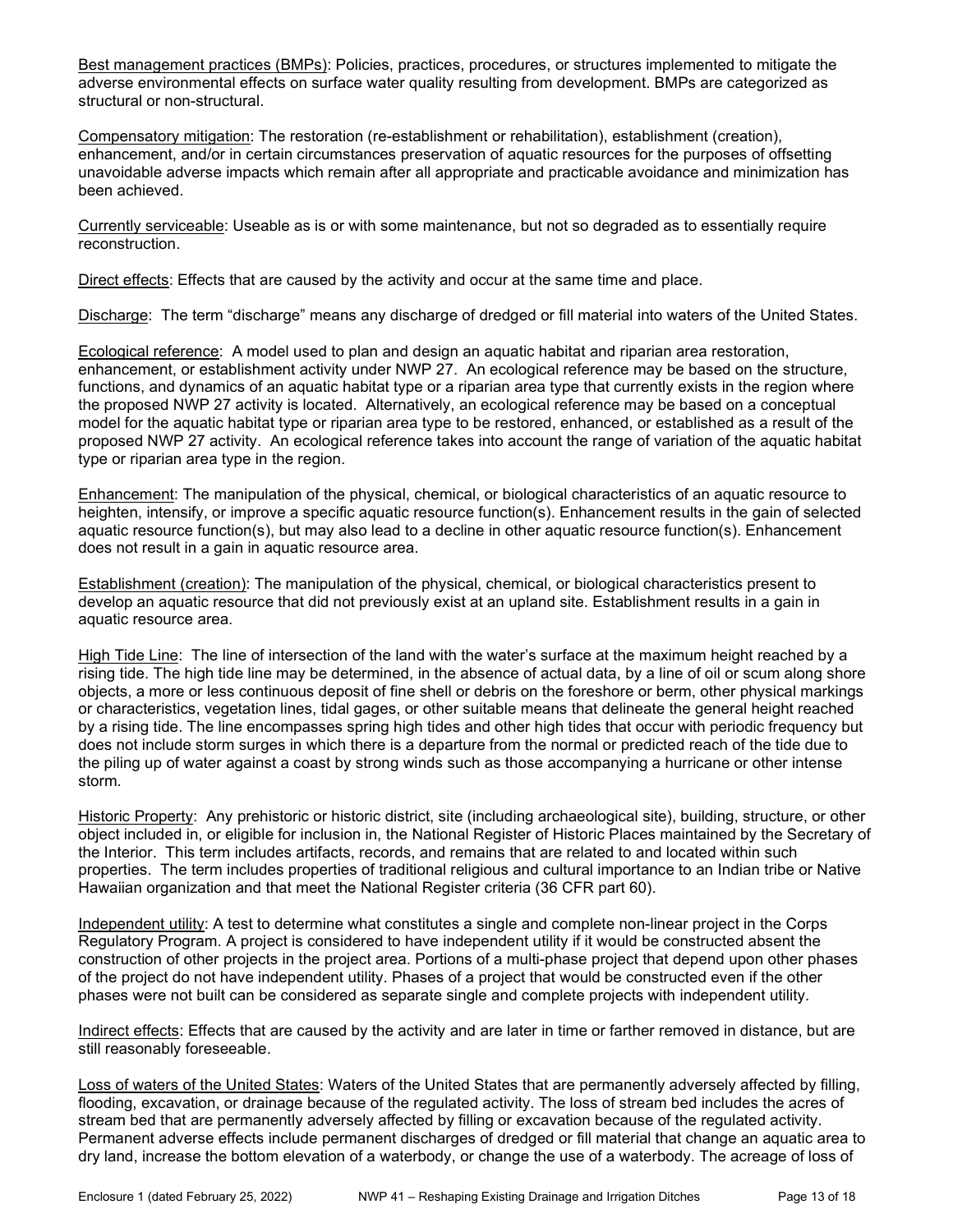waters of the United States is a threshold measurement of the impact to jurisdictional waters or wetlands for determining whether a project may qualify for an NWP; it is not a net threshold that is calculated after considering compensatory mitigation that may be used to offset losses of aquatic functions and services. Waters of the United States temporarily filled, flooded, excavated, or drained, but restored to pre-construction contours and elevations after construction, are not included in the measurement of loss of waters of the United States. Impacts resulting from activities that do not require Department of the Army authorization, such as activities eligible for exemptions under section 404(f) of the Clean Water Act, are not considered when calculating the loss of waters of the United States.

Navigable waters: Waters subject to section 10 of the Rivers and Harbors Act of 1899. These waters are defined at 33 CFR part 329.

Non-tidal wetland: A non-tidal wetland is a wetland that is not subject to the ebb and flow of tidal waters. Non-tidal wetlands contiguous to tidal waters are located landward of the high tide line (i.e., spring high tide line).

Open water: For purposes of the NWPs, an open water is any area that in a year with normal patterns of precipitation has water flowing or standing above ground to the extent that an ordinary high water mark can be determined. Aquatic vegetation within the area of flowing or standing water is either non-emergent, sparse, or absent. Vegetated shallows are considered to be open waters. Examples of "open waters" include rivers, streams, lakes, and ponds.

Ordinary High Water Mark: The term ordinary high water mark means that line on the shore established by the fluctuations of water and indicated by physical characteristics such as a clear, natural line impressed on the bank, shelving, changes in the character of soil, destruction of terrestrial vegetation, the presence of litter and debris, or other appropriate means that consider the characteristics of the surrounding areas.

Perennial stream: A perennial stream has surface water flowing continuously year-round during a typical year.

Practicable: Available and capable of being done after taking into consideration cost, existing technology, and logistics in light of overall project purposes.

Pre-construction notification: A request submitted by the project proponent to the Corps for confirmation that a particular activity is authorized by nationwide permit. The request may be a permit application, letter, or similar document that includes information about the proposed work and its anticipated environmental effects. Preconstruction notification may be required by the terms and conditions of a nationwide permit, or by regional conditions. A pre-construction notification may be voluntarily submitted in cases where pre-construction notification is not required and the project proponent wants confirmation that the activity is authorized by nationwide permit.

Preservation: The removal of a threat to, or preventing the decline of, aquatic resources by an action in or near those aquatic resources. This term includes activities commonly associated with the protection and maintenance of aquatic resources through the implementation of appropriate legal and physical mechanisms. Preservation does not result in a gain of aquatic resource area or functions.

Re-establishment: The manipulation of the physical, chemical, or biological characteristics of a site with the goal of returning natural/historic functions to a former aquatic resource. Re-establishment results in rebuilding a former aquatic resource and results in a gain in aquatic resource area and functions.

Rehabilitation: The manipulation of the physical, chemical, or biological characteristics of a site with the goal of repairing natural/historic functions to a degraded aquatic resource. Rehabilitation results in a gain in aquatic resource function, but does not result in a gain in aquatic resource area.

Restoration: The manipulation of the physical, chemical, or biological characteristics of a site with the goal of returning natural/historic functions to a former or degraded aquatic resource. For the purpose of tracking net gains in aquatic resource area, restoration is divided into two categories: re-establishment and rehabilitation.

Riffle and pool complex: Riffle and pool complexes are special aquatic sites under the 404(b)(1) Guidelines. Riffle and pool complexes sometimes characterize steep gradient sections of streams. Such stream sections are recognizable by their hydraulic characteristics. The rapid movement of water over a course substrate in riffles results in a rough flow, a turbulent surface, and high dissolved oxygen levels in the water. Pools are deeper areas associated with riffles. A slower stream velocity, a streaming flow, a smooth surface, and a finer substrate characterize pools.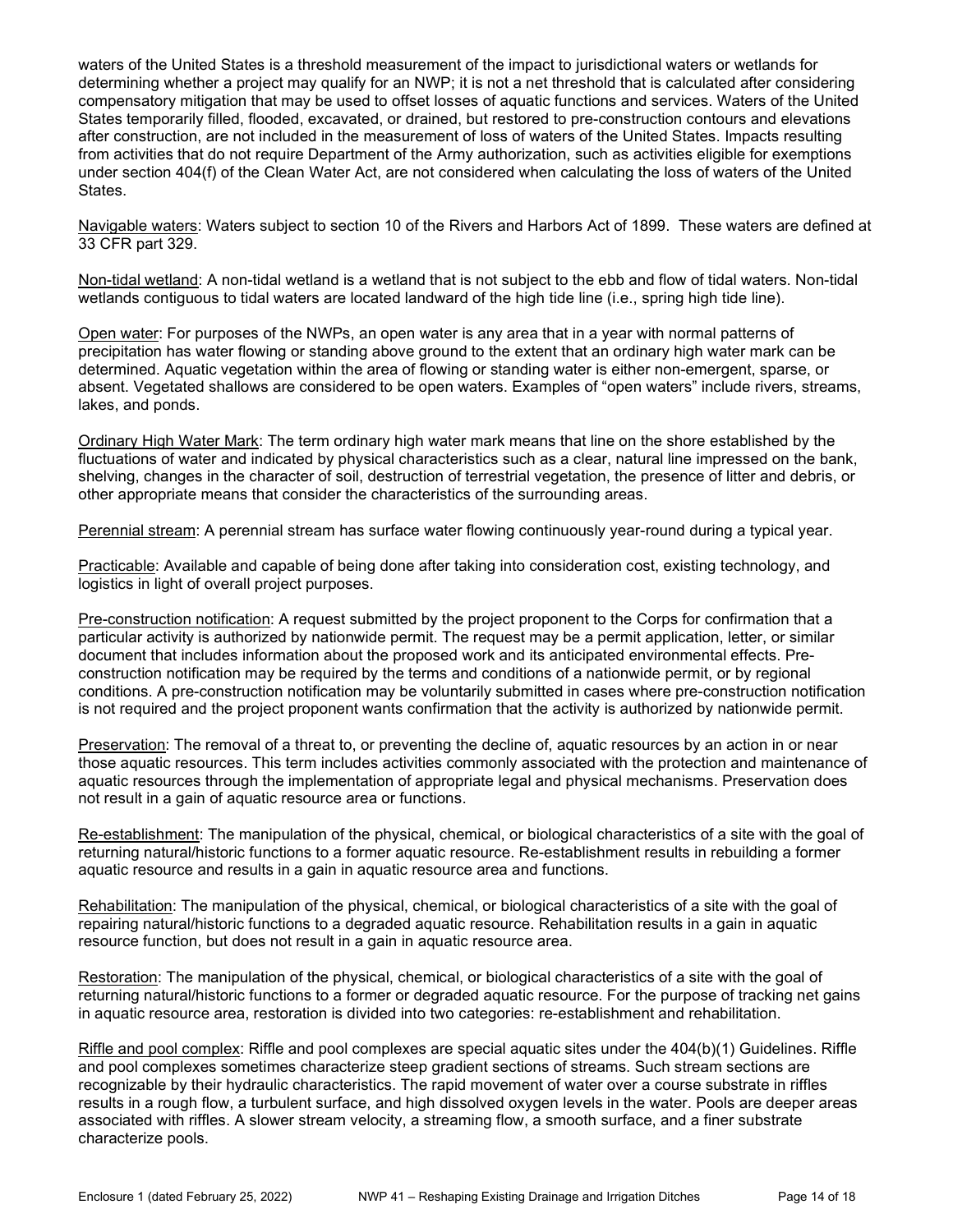Riparian areas: Riparian areas are lands next to streams, lakes, and estuarine-marine shorelines. Riparian areas are transitional between terrestrial and aquatic ecosystems, through which surface and subsurface hydrology connects riverine, lacustrine, estuarine, and marine waters with their adjacent wetlands, non-wetland waters, or uplands. Riparian areas provide a variety of ecological functions and services and help improve or maintain local water quality. (See general condition 23.)

Shellfish seeding: The placement of shellfish seed and/or suitable substrate to increase shellfish production. Shellfish seed consists of immature individual shellfish or individual shellfish attached to shells or shell fragments (i.e., spat on shell). Suitable substrate may consist of shellfish shells, shell fragments, or other appropriate materials placed into waters for shellfish habitat.

Single and complete linear project: A linear project is a project constructed for the purpose of getting people, goods, or services from a point of origin to a terminal point, which often involves multiple crossings of one or more waterbodies at separate and distant locations. The term "single and complete project" is defined as that portion of the total linear project proposed or accomplished by one owner/developer or partnership or other association of owners/developers that includes all crossings of a single water of the United States (i.e., a single waterbody) at a specific location. For linear projects crossing a single or multiple waterbodies several times at separate and distant locations, each crossing is considered a single and complete project for purposes of NWP authorization. However, individual channels in a braided stream or river, or individual arms of a large, irregularly shaped wetland or lake, etc., are not separate waterbodies, and crossings of such features cannot be considered separately.

Single and complete non-linear project: For non-linear projects, the term "single and complete project" is defined at 33 CFR 330.2(i) as the total project proposed or accomplished by one owner/developer or partnership or other association of owners/developers. A single and complete non-linear project must have independent utility (see definition of "independent utility"). Single and complete non-linear projects may not be "piecemealed" to avoid the limits in an NWP authorization.

Stormwater management: Stormwater management is the mechanism for controlling stormwater runoff for the purposes of reducing downstream erosion, water quality degradation, and flooding and mitigating the adverse effects of changes in land use on the aquatic environment.

Stormwater management facilities: Stormwater management facilities are those facilities, including but not limited to, stormwater retention and detention ponds and best management practices, which retain water for a period of time to control runoff and/or improve the quality (i.e., by reducing the concentration of nutrients, sediments, hazardous substances and other pollutants) of stormwater runoff.

Stream bed: The substrate of the stream channel between the ordinary high water marks. The substrate may be bedrock or inorganic particles that range in size from clay to boulders. Wetlands contiguous to the stream bed, but outside of the ordinary high water marks, are not considered part of the stream bed.

Stream channelization: The manipulation of a stream's course, condition, capacity, or location that causes more than minimal interruption of normal stream processes. A channelized jurisdictional stream remains a water of the United States.

Structure: An object that is arranged in a definite pattern of organization. Examples of structures include, without limitation, any pier, boat dock, boat ramp, wharf, dolphin, weir, boom, breakwater, bulkhead, revetment, riprap, jetty, artificial island, artificial reef, permanent mooring structure, power transmission line, permanently moored floating vessel, piling, aid to navigation, or any other manmade obstacle or obstruction.

Tidal wetland: A tidal wetland is a jurisdictional wetland that is inundated by tidal waters. Tidal waters rise and fall in a predictable and measurable rhythm or cycle due to the gravitational pulls of the moon and sun. Tidal waters end where the rise and fall of the water surface can no longer be practically measured in a predictable rhythm due to masking by other waters, wind, or other effects. Tidal wetlands are located channelward of the high tide line.

Tribal lands: Any lands title to which is either: 1) held in trust by the United States for the benefit of any Indian tribe or individual; or 2) held by any Indian tribe or individual subject to restrictions by the United States against alienation.

Tribal rights: Those rights legally accruing to a tribe or tribes by virtue of inherent sovereign authority, unextinguished aboriginal title, treaty, statute, judicial decisions, executive order or agreement, and that give rise to legally enforceable remedies.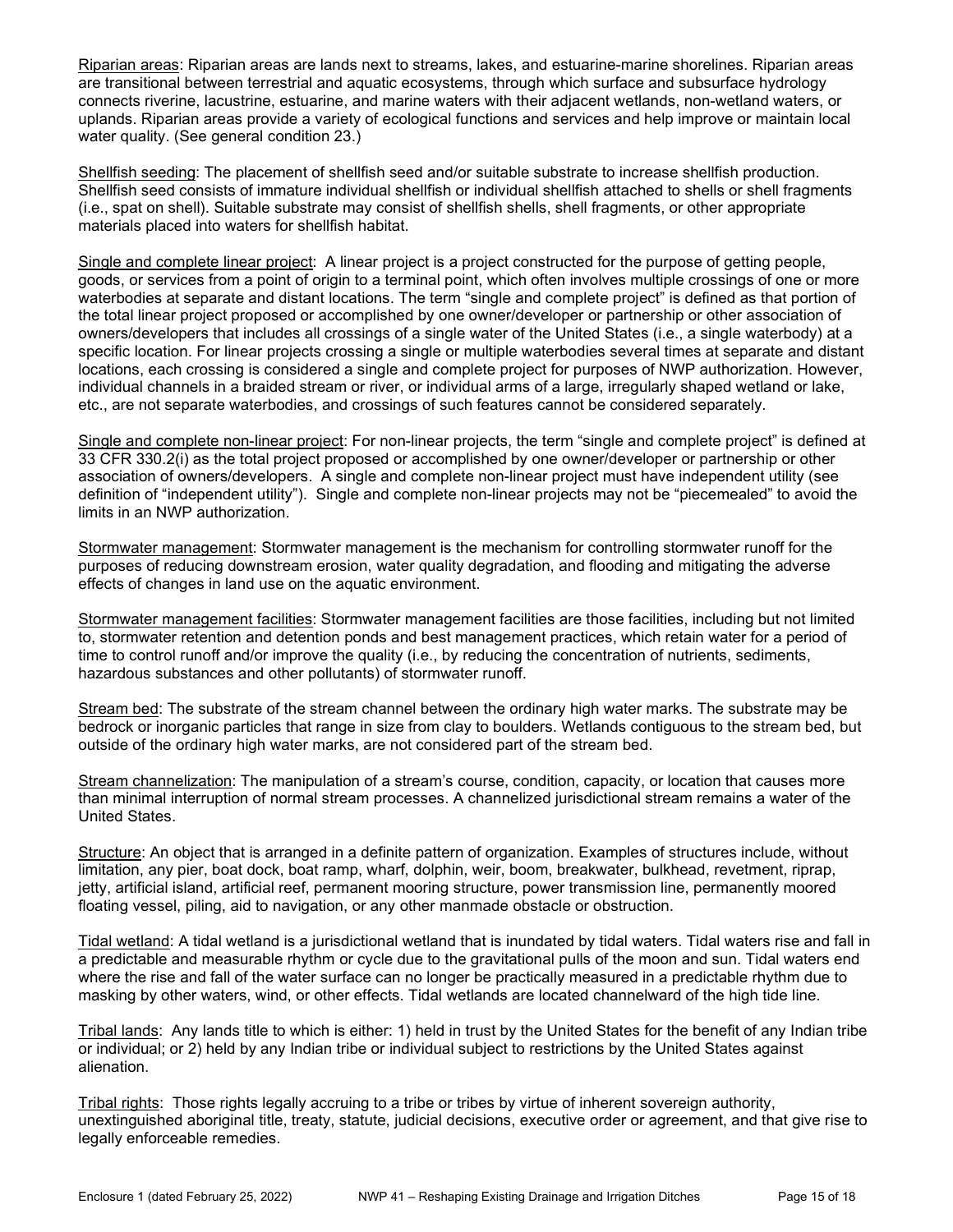Vegetated shallows: Vegetated shallows are special aquatic sites under the 404(b)(1) Guidelines. They are areas that are permanently inundated and under normal circumstances have rooted aquatic vegetation, such as seagrasses in marine and estuarine systems and a variety of vascular rooted plants in freshwater systems.

Waterbody: For purposes of the NWPs, a waterbody is a "water of the United States." If a wetland is adjacent to a waterbody determined to be a water of the United States, that waterbody and any adjacent wetlands are considered together as a single aquatic unit (see 33 CFR 328.4(c)(2)).

### G. Nationwide Permit Regional Conditions (Arizona)

- 1. The permittee shall submit a pre-construction notification (PCN) for all 2021 NWPs, in accordance with General Condition 32, in the following circumstances:
	- a. Activities that would result in a loss\* of waters of the United States within all perennial and intermittent waterbodies and special aquatic sites. (Refer to Regional Condition 2 for restrictions in special aquatic sites within the state of Arizona.)
	- b. Activities resulting in a discharge of dredged or fill material in waters of the U.S. on Tribal Lands\*\*;
	- c. All waterbodies designated by the Arizona Department of Environmental Quality as Outstanding Arizona Waters (OAWs), within 1600 meters (or 1 mile) upstream and/or 800 meters (1/2 mile) downstream of a designated OAW, and on tributaries to OAWs within 1600 meters of the OAW (see http://www.azdeq.gov/index.html).
	- d. All waterbodies designated by the Arizona Department of Environmental Quality as 303(d)-impaired surface waters, within 1600 meters (or 1 mile) upstream and/or 800 meters (1/2 mile) downstream of a designated impaired surface water, and on tributaries to impaired waters within 1600 meters of the impaired water (see http://www.azdeq.gov/index.html).
- 2. All 2021 NWPs are revoked in the state of Arizona for activities in wetlands, mudflats, vegetated shallows, or riffle and pool complexes, as defined at 40 CFR Part 230.40-45, resulting in a loss\* of waters of the United States greater than 0.10 acre.

\* "Loss" means waters of the United States that are permanently adversely affected by filling, flooding, excavation, or drainage because of the regulated activity.

\*\*"Tribal Lands" refers to any lands title to which is either: 1) held in trust by the United States for the benefit of any Indian tribe or individual; or 2) held by any Indian tribe or individual subject to restrictions by the United States against alienation.

NOTE: Regional Conditions on the Navajo Nation may be found at

https://www.spa.usace.army.mil/Portals/16/docs/civilworks/regulatory/publicnotices/Navajo%20Nation/2021%20NW P%20Reissuance\_Final%20Public%20Notice\_Navajo%20Nation.pdf?ver=Y05br0Ih59RLEwptpfmJOA%3d%3d.

#### H. 401 Water Quality Certification (401 WQC)

 A 401 WQC is mandatory for any activity that requires a Clean Water Act Section 404 permit. A 401 WQC is required prior to discharging any dredged or fill material into a water of the United States. Only one of the following 401 WQCs listed below will apply to your project. The geographical location of your project will determine which 401 WQC is applicable. The 401 WQCs issued for this NWP will remain in effect through March 14, 2026.

 On all "Non-Tribal Lands", lands that are not part of federally recognized Indian Reservation, the Arizona Department of Environmental Quality (ADEQ) is the agency responsible for issuing the 401 WQC.

 On all "Tribal Lands", lands that are part of a federally recognized Indian Reservation, the U.S. Environmental Protection Agency (EPA) is responsible for issuing the 401 WQC except where EPA has delegated the 401 WQC authority.

 If "Individual Certification" is required you must apply for, receive, and comply with the 401 WQC issued by ADEQ, EPA, or the appropriate Tribe.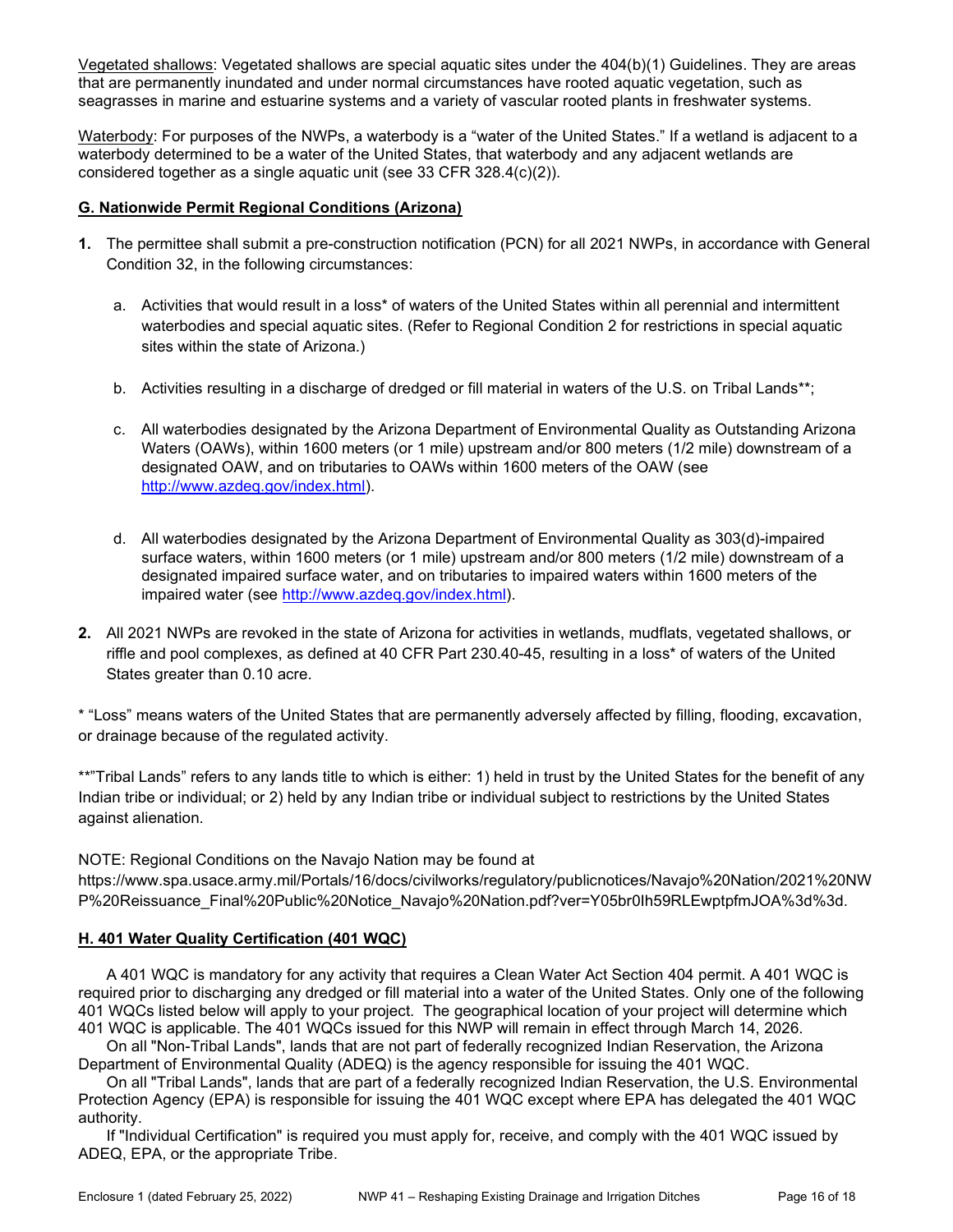### Non-tribal Lands - 401 ADEQ WQCs\*

Arizona Department of Environmental Quality Certified for all projects, except ADEQ requires that a project proponent submit an application to the department for a State WQC if the proposed activity will occur within the ordinary high water mark of any of the following waters: An outstanding Arizona water; an impaired water; a water that is listed as not-attaining; or a lake. This conditional certification, authorized under A.R.S. 49-202(C), is necessary to ensure the proposed activities will not cause or contribute to an exceedance in a surface water quality standard under Arizona Administrative Code R18-11.

#### Tribal Lands - 401 WQCs

 Fort Apache Indian Reservation (White Mountain Apache Tribe): Individual Certification waived for all projects. Gila River Indian Community **Individual Certification required for all projects.** Hopi Indian Reservation (Hopi Tribe): Individual Certification required for all projects. Hualapai Indian Reservation (Hualapai Tribe): Individual Certification waived for all projects.<br>San Carlos Apache Tribe **Individual Certification waived for all projects**. Individual Certification waived for all projects. Navajo Indian Reservation (Navajo Nation): Individual Certification required for all projects. All other Indian Reservations (EPA): Conditionally Certified.